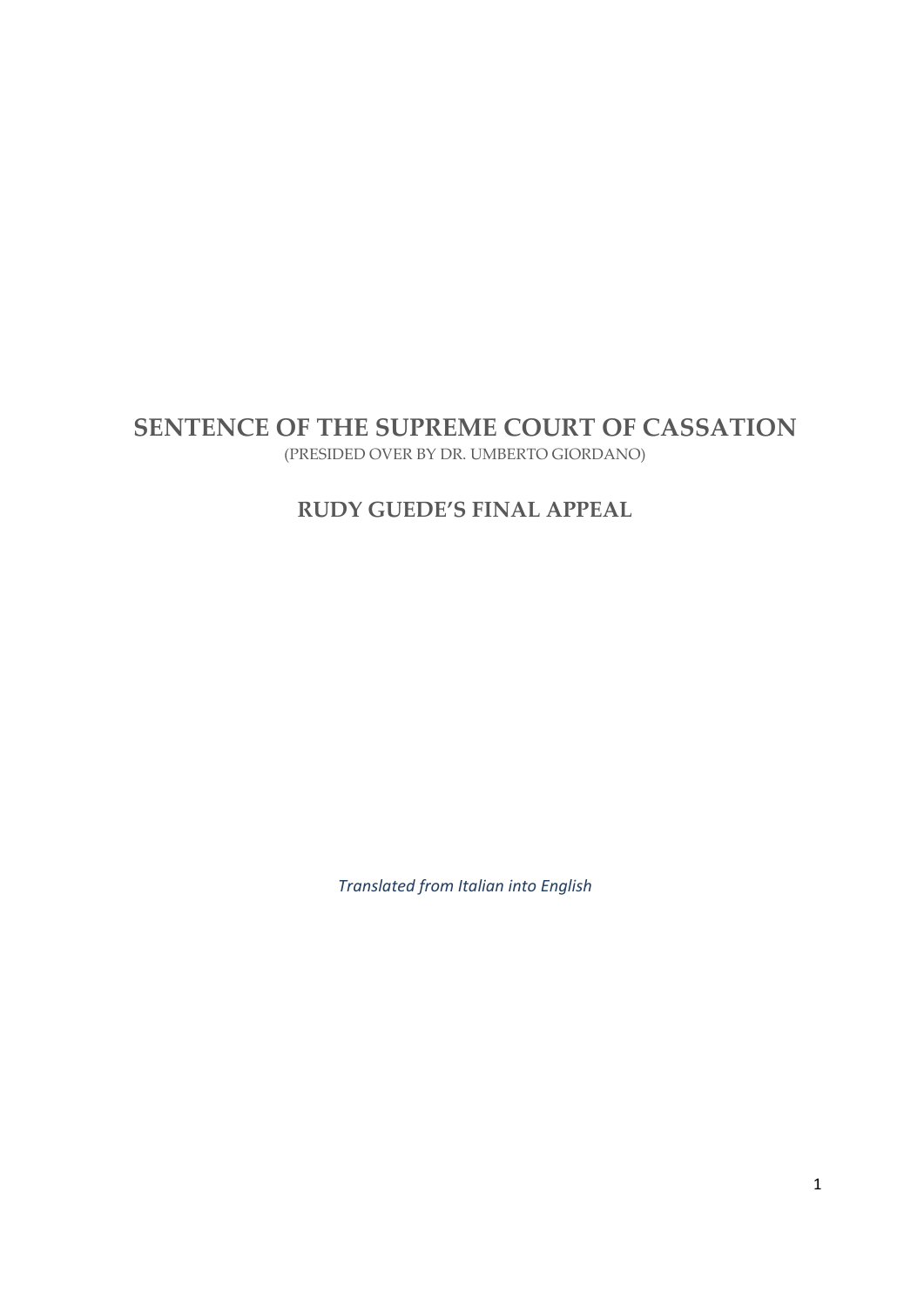# **ITALIAN REPUBLIC**

# **IN NAME OF THE ITALIAN PEOPLE**

## **THE SUPREME COURT OF CASSATION**

#### **FIRST CRIMINAL DIVISION**

Composed of Their Honours Messrs. Magistrates:

Dr. UMBERTO GIORDANO - President Dr. ENZO IANNELLI - Reporting Judge Dr. ANGELA TARDIO - Judge Dr. FRANCESCO MARIA SILVIO BONITO - Judge Dr. PAOLA PIRACCINI - Judge

Has issued the following

**RULING** 

On the appeal of:

1) RUDI HERMANN GUEDE, born December 26, 1986

opposing the sentence n. 4/2009

COURT OF APPEAL OF PERUGIA, of December 22, 2009

Having viewed the records, the sentence and the appeal heard in PUBLIC HEARING on December 16, 2010, on the report made by Judge Dr. ENZO IANNELLI Having heard the Chief Appeal Court Prosecutor in the person of Dr. Gialanella

who has concluded for

Having heard, for the civil party, lawyer Having heard the defense counsel

PUBLIC HEARING ON DECEMBER, 16 2010

**SENTENCE** N. *1132/2010*

GENERAL REGISTER

N. 27670/2010

For the dissemination of this ruling please omit the names and other identification data as by art. 52 law 196/2003 because:

 $\Box$  disposed by the office

 $\Box$  at the party's request

imposed by law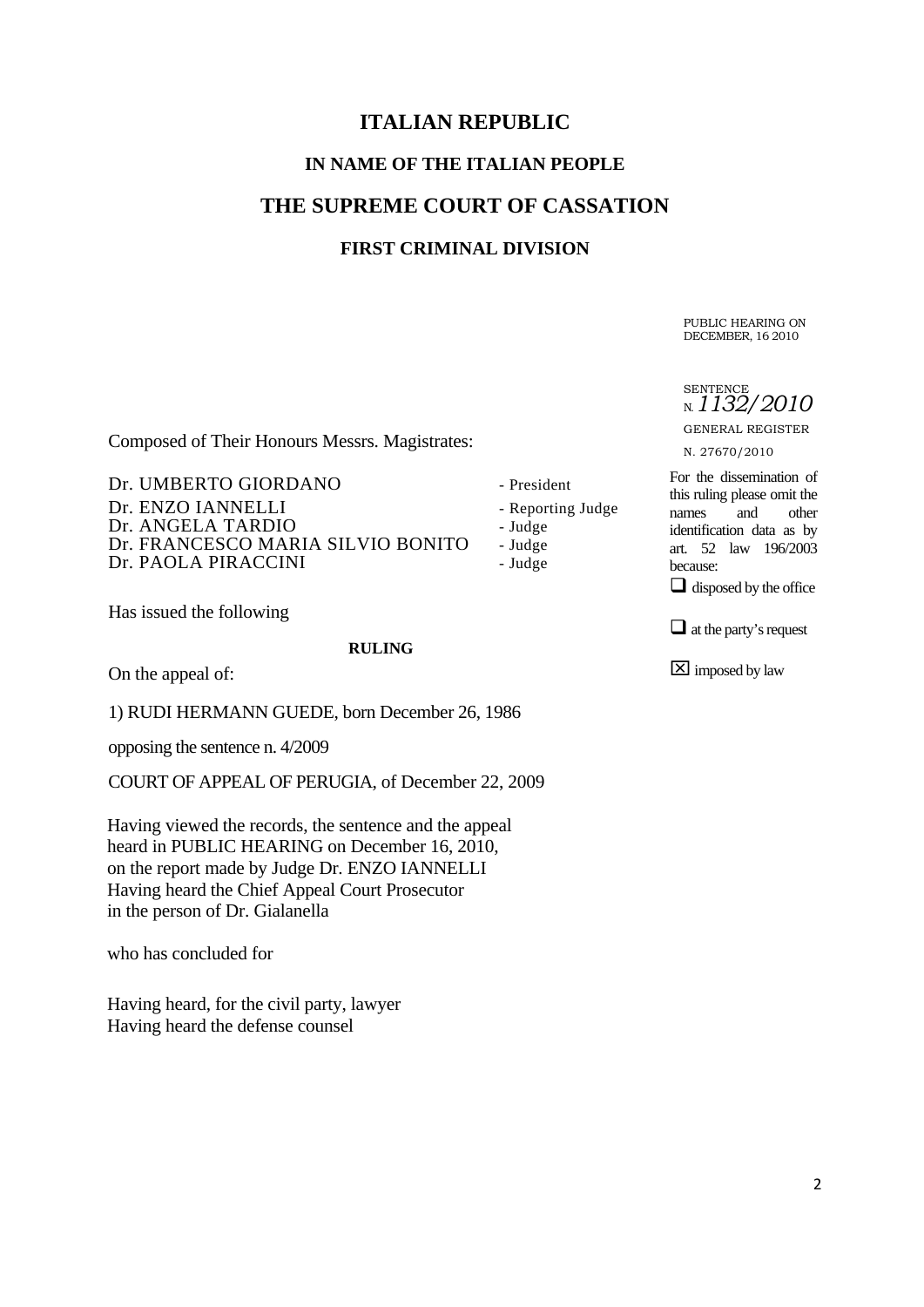**[1]** Having read the documents, the sentence under appeal and the appeal;

Having heard the report of Consellor Enzo Iannelli;

Having heard the Deputy Prosecutor General, Antonio Gialanella, who concluded for rejecting the appeal;

Having heard counsel for the civil parties, the lawyer, Francesco Maresca, and the accused 's lawyer, Walter Biscotti:

### **-1 - The Sentences**

Rudy Hermann Guede was found guilty, and sentenced by a ruling issued on Oct. 28, 2008 by the Preliminary Hearing Judge [GUP] of the court of Perugia, in a fast-track trial, to the penalty of thirty years' imprisonment, as well as penalties and compensatory damages for the crime under art. 575, 576 par. 1 no. 5 of the Penal Code, aggravated by [a finding of] trivial reasons and circumstances hindering self-defence, (ex. art. 61 no. 1 and 5), with denial of the requested mitigating circumstances.

The Court of Appeal, upheld the guilty verdict for an aggravated crime as above, but reduced the sentence of imprisonment to 16 years, after finding the mitigating circumstances to be equivalent to the alleged aggravating circumstances, and thus re-applying the reduction for the [fast-track] trial to the maximum penalty for a non-aggravated murder.

### **-2- The Event**

In order to trace the owner of the SIM card from one of the two cell phones discovered in a garden connected to a private dwelling on Via Sperandio, 5-A, in Perugia at 12:36 PM on November 2, 2007, the Perugia Postal Police headed to Via della Pergola 7, the address of the owner of the aforementioned SIM card, Filomena Romanelli, where two people, Amanda Marie Knox and her boyfriend, Raffaele Sollecito were already present. These two were joined shortly afterwards by Romanelli and two of her friends. The first two individuals, (that is, Knox, who lived on the top floor of the cottage, and Sollecito), reported that on returning to the cottage that morning, they discovered in Romanelli's bedroom (this room on the cottage's upstairs floor is located beyond a small access way outside the kitchen sitting room area, which then leads into two rooms, which are located as follows: the right bedroom being occupied by Laura Mezzetti, the other bedroom on the opposite side occupied by the aforementioned Ms. Romanelli) and in a bathroom off a small corridor leading off to two other bedrooms, those used by Knox and Meredith Kercher, as well as the bathroom used **[2]** by the two girls, a broken window, a large rock on the floor, traces of blood around the flat described above, especially in the bathroom used by Kercher and Knox, the door of the room occupied by British citizen Meredith Kercher locked, and more traces of blood on the doorhandle and the entrance. Knox and Sollecito had called the Carabinieri – it appears that this call was made after the time of arrival of the Postal Police – to report a burglary.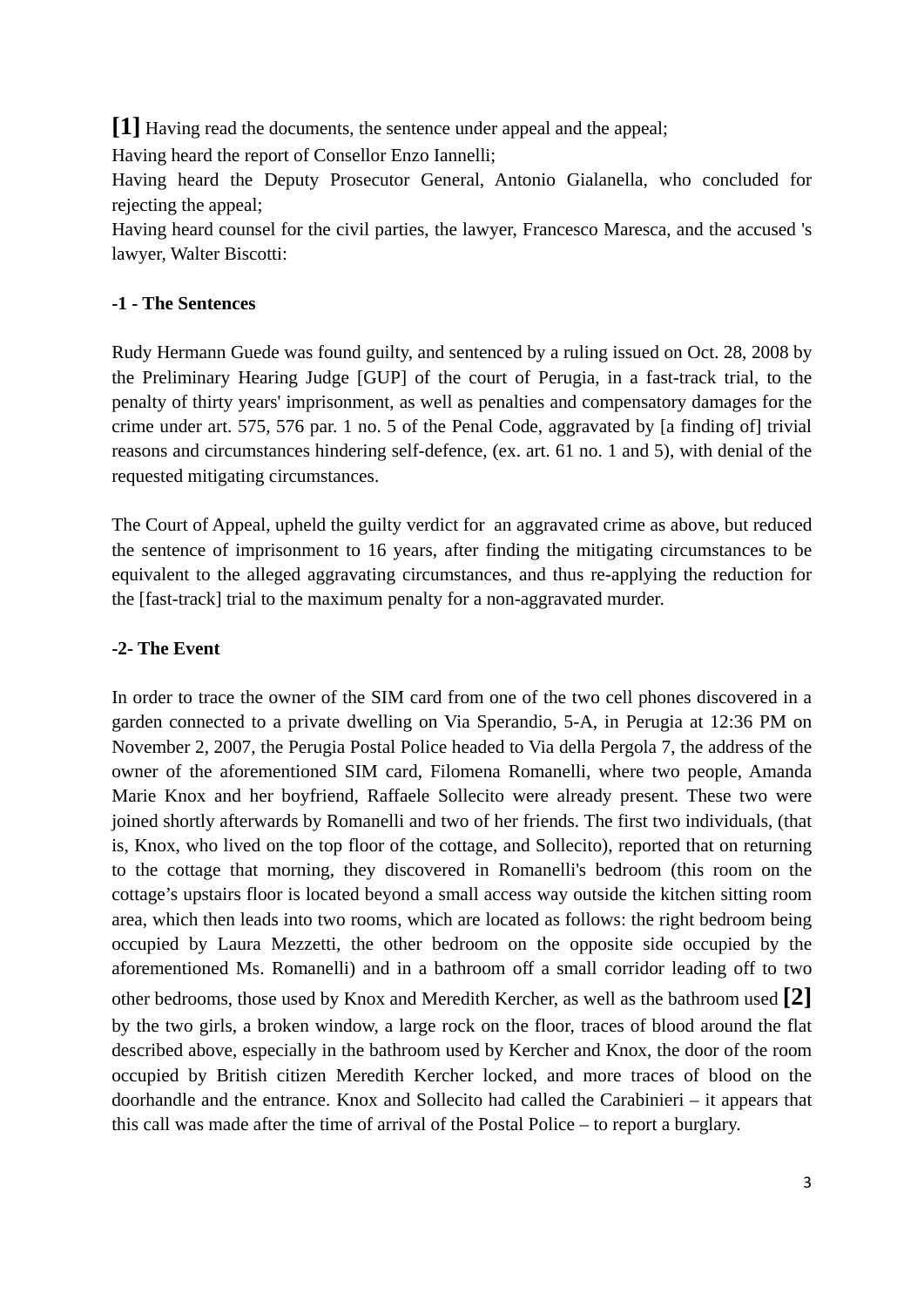Once the door of Kercher's room was broken down, faced with the horrifying sight, the Postal Police agents prevented everyone present from entering the room which for the purposes relevant to this trial can, according to Forensic Police findings, be described as follows:

a) the internal handle of the door stained with blood, spots of blood everywhere, bloody stains and streaks, likely made by a finger, in the inside of the left sliding door of a closet, bloodstains between the area of the desk and the closet, bloody streaks on the walls made by the fingers of a hand; on the single bed, covered by the bottom sheet, two irregularly-formed bloodstains; also on the bed, amongst other items – a purse, two sponge socks, a bloodstained book - an ivory-coloured terry cloth towel heavily smeared with blood. On the wall above the bed was another small bloodstain. There were three bloody footprints on the ground, set in concentric circles.

On the floor between the closet and the bedside table was a large dried pool of blood, and in another place, the front right quadrant, another 69 cm. long by 40 cm. wide blood smear, containing hair-like formations. Also on the floor was a white bra, whose right strap was drenched in blood, as was the upper external part of the left cup, while the left strap was ripped from the plastic fastening ring of the bra, and the strip of material where the back hooks are attached was missing. Also on the floor were a pair of woman's underwear, a pair of blue jeans partially smeared by blood on the back part, and more bloodstains containing some hair-like formations.

b) On the ground, between the closet and the bed lay, supine, the dead body of Meredith Kercher, covered by a quilt that left her left foot and the top half of her face uncovered.

The body was naked, with only a double **[3]** shirt, heavily stained with blood, rolled up to the thoracic region to the point of uncovering the breasts. The posterior region, left and right, was resting on a pillow underneath which was found the scrap of cloth with hooks sewn onto it belonging to the bra and missing from it. On the pillowcase was a handprint in blood. Also on the floor, visible after rotation of the body, was a tennis sock stained with blood, two sponge towels, one green and the other ivory coloured, the latter completely soaked in blood, the upper bedsheet, also stained with blood in several places, and a light-blue zippered sweatshirt with collar and cuffs in darker blue, also bloodstained.

c) The body presented a very large number of bruising and superficial wounds – around 43 counting those caused by her falling – some due to a pointed and cutting weapon, others to strong pressure: on the limbs, the mouth, the nose, the left cheek, and some superficial grazing on the lower neck, a wound on the left hand, several superficial knife wounds or defence wounds on the palm and thumb of the right hand, bruises on the right elbow and forearm, ecchymosis on the lower limbs, on the front and inside of the left thigh, on the middle part of the right leg, and a deep knife wound which completely cut through the upper right thyroid artery fracturing the hyoid bone, a wound which caused a great deal of bleeding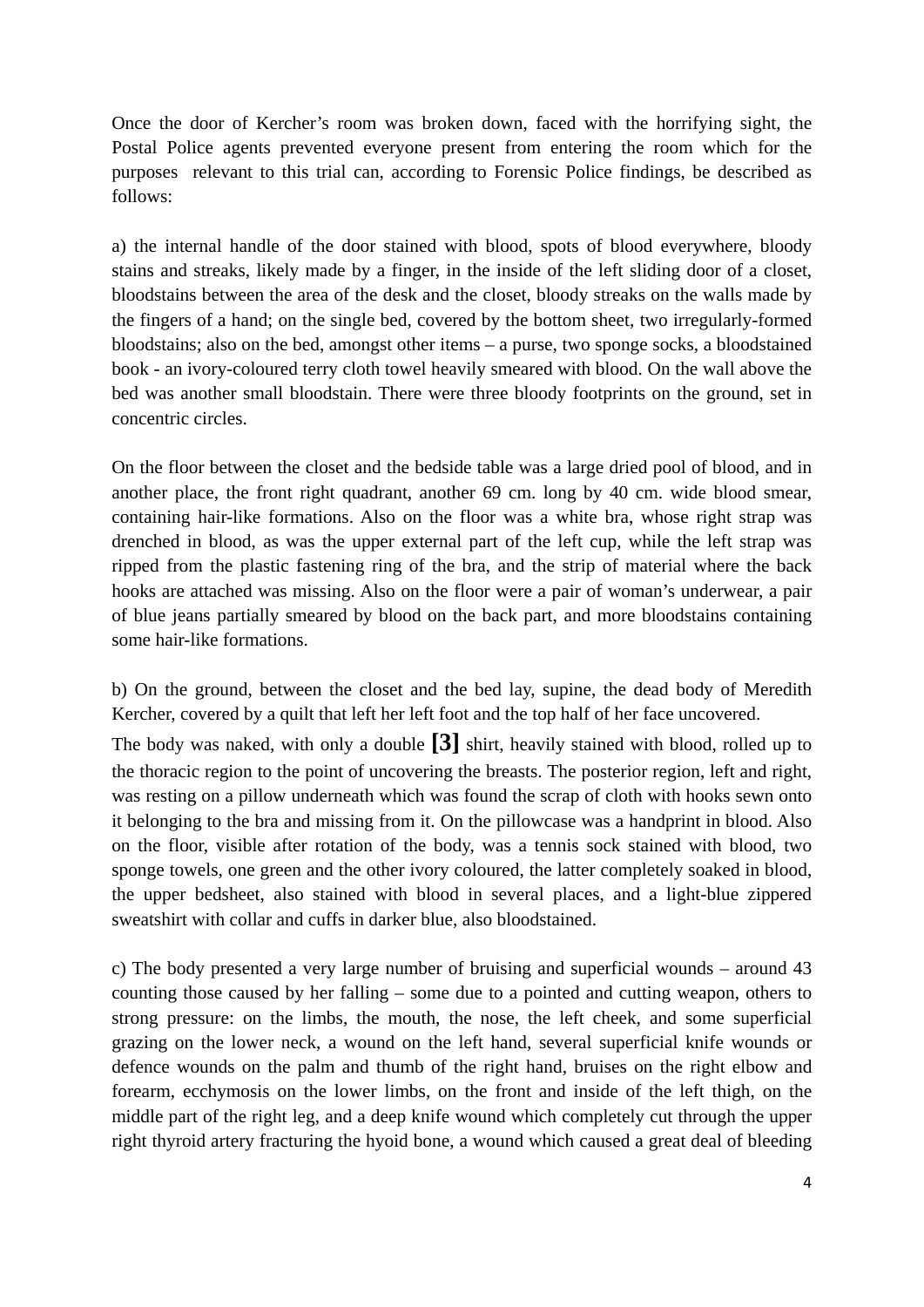from the vessels of both lungs. This caused a haemorrhagic shock and asphyxiation by the presence of blood in the respiratory passages, an *exitus* [decease] placed at around 23:00 of Nov. 1 by the forensic pathologist.

d) In the other areas of the upper flat the following was found. There was no sign of breaking through the metal grille or through the door. Of the rooms on both sides of the living-roomkitchen, Laura Mezzetti's room was in order, next to it was a bathroom in which faeces and toilet paper were found in the toilet, and Romanelli's room was disheveled: drawers had been rummaged through, items of clothing and other objects were thrown pell-mell on the bed and on the floor, the pane of the left-hand window frame was smashed, a rock, and pieces of glass were on top of the clothes in the room and on the inner part of the windowsill. In the corridor leading off from the kitchen area leading to the rooms of Knok and Kercher were more bloodstains, **[4]** also in the bathroom used by the two girls: on the sink, on the faucet, on the floor, on the bidet, on the toilet and on the door.

#### **-3- The results of the scientific investigations**

a) traces not attributable to Guede: in Sollecito's house, a knife was found containing traces, on the handle, of DNA ascribable to Knok, and on the blade traces of biological material attributable to Kercher. On the bra hooks, attached to a piece of cloth ripped from the garment and discovered only after removal of the body, traces attributable to Sollecito were discovered, although they have been contested.

b) traces attributable to Guede: a palm print in blood found on the pillow case of a pillow lying under the victim's body – attributed with absolute certainty to the defendant by its correspondence to papillary ridges as well as 16-17 characteristic points equal in shape and position – also a genetic profile, from the Y haplotype on the vaginal swab, in which no traces of semen were found; DNA on the toilet paper in the bathroom near the room of Mezzetti, where unflushed faeces were found, on the bag found on the bed, on the left cuff of the blue sweatshirt (described as a "zippered shirt" in the first inspection, discovered smeared with blood near the body and partly underneath it), and on the right side of the bra found by the foot of Kercher's body; finally, near the body, a shoeprint made by the same Nike brand as that worn by Guede.

#### **- 4 - Guede's interrogations**

The presence of Guede in the upstairs flat of the house at 7 via della Pergola is established; it was actually admitted by Guede during his first interrogation in Germany, where he went after leaving Perugia on Nov. 3, 2007, and where he was captured in the act of returning to Italy following an arrest warrant put out by the GIP (Preliminary Investigation Judge) GIP on Nov. 20, 2007, as he had told his friend **GB**. Via the Internet, **B** had succeeded in getting into contact with him on Nov. 19, 2007, using the Skype program, as a volunteer for the P.G.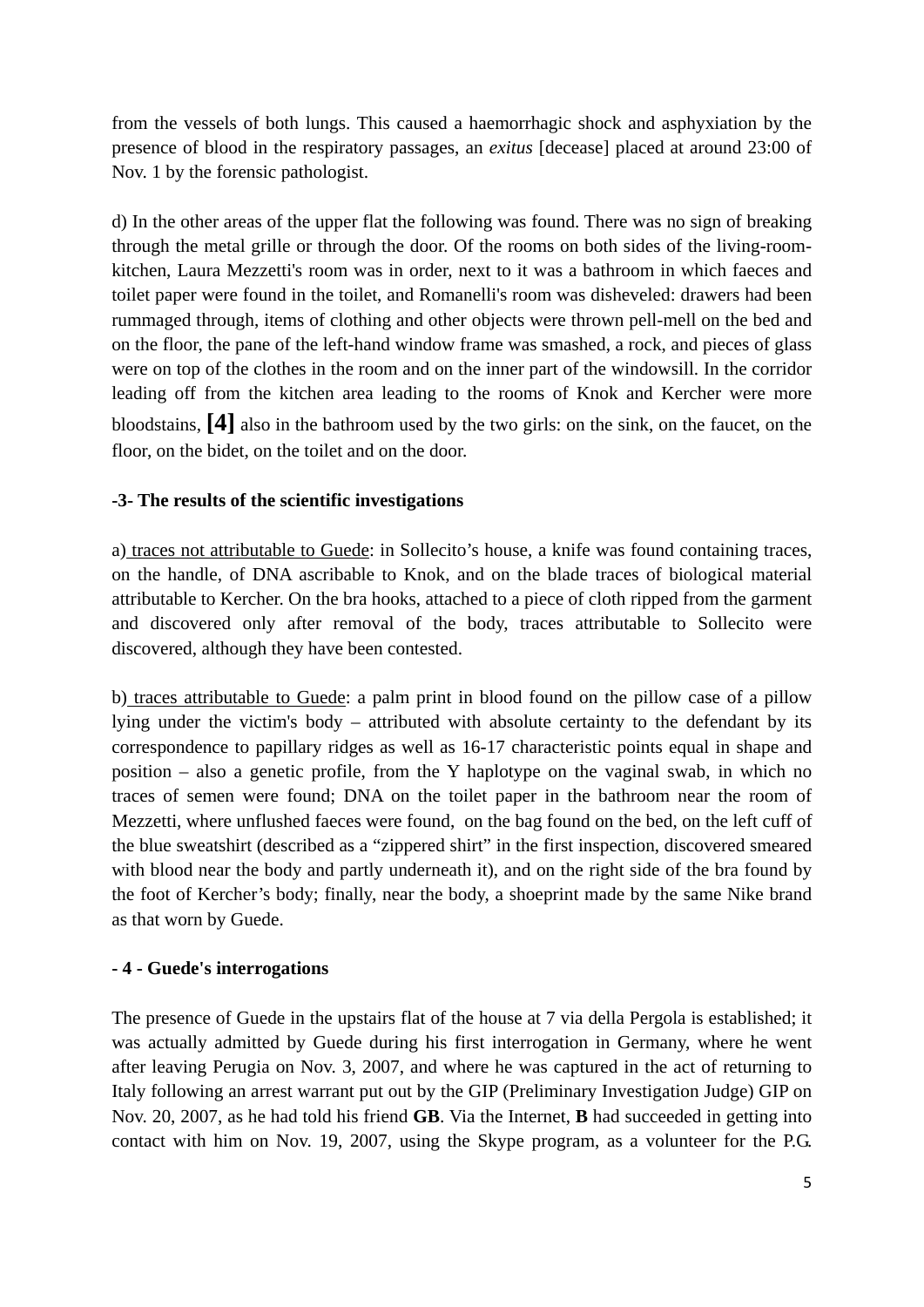(Judicial Police), and had learned some information from him about the allegations against him that were appearing in the newspapers and on the television news. During that conversation, Guede stated his intention of returning to Italy, declared that he had nothing to do with the crime, and told his friend what had happened in Kercher's flat, repeating the story

shortly afterwards to the German authorities. One significant **[5]** sentence pronounced by Guede to **B**: «*I was scared that they would say I was the only guilty person*».

During the interrogation of Nov 21, 2007 by the judicial authorities of Koblenz, Guede declared that he had met Meredith on October 31, had flirted with her, and that they had made a date with each other for the evening of the next day; that he had left his house at around 19:30-19:45, and had met his friend **AC**, that he had gone to via della Pergola, hadn't found Kercher, and had gone away again to buy a kebab, then returned to the house, and after a few minutes Kercher arrived; that they entered the house, kissed but did not have sexual relations; that Kercher complained about the disappearance of money from her drawer, that she expressed suspicion of Amanda Knox – whom she accused of smoking drugs – that he went into the bathroom, listening to loud music with his earphones, that he heard the doorbell ring, and that after about five minutes he heard screaming, that he went out of the bathroom and caught sight from behind of a shorter man standing at the threshold of Kercher's room or just inside, that Meredith was lying bleeding on the floor, that the man turned towards him and tried to strike him with a knife, wounding him in the right hand (wounds which appear in the photographs taken by the German authorities), and that he then saw him – after hearing him pronounce the phrase "black man found, guilty man found" - leave the house. Guede continued his story by saying that he tried to help the girl, staunching her wounds with a towel that he took from the bathroom, but the blood continued to flow, so he took another towel, and managed to understand a word that Meredith pronounced "AF", but then he heard sounds from the floor below, panicked, and rushed out of the house, leaving the door open and Kercher on the floor, dressed, the shutters open and Romanelli's windowpane not smashed.

The following interrogations of the accused, the interrogation before the magistrate [interrogatorio di garanzia] by the GIP on Dec. 7, 2007, one by the PM on March 26, 2008 and another on May 15, 2008, did not differ by much from the gist of the story he told in Germany, although there are some differences of detail that are not negligible:

In the interrogation before the magistrate [interrogatorio di garanzia], he stated that at the beginning of October, he was invited by two boys who lived in the flat on the lower floor of via della Pergola, he had met Kercher and exchanged a few words with her; on a second occasion he had met the girl by chance at the Shamrock pub in the center of Perugia, on the occasion of a rugby match between England and South Africa, when he was together with his friends **AC**, **PM [6]** and **F**, and had chatted several times with her. On a third occasion, on October 31, he had met her at a Halloween party at the house of some Spanish friends, in disguise. On that occasion Guede, after exchanging banter with her, kissed her in a particular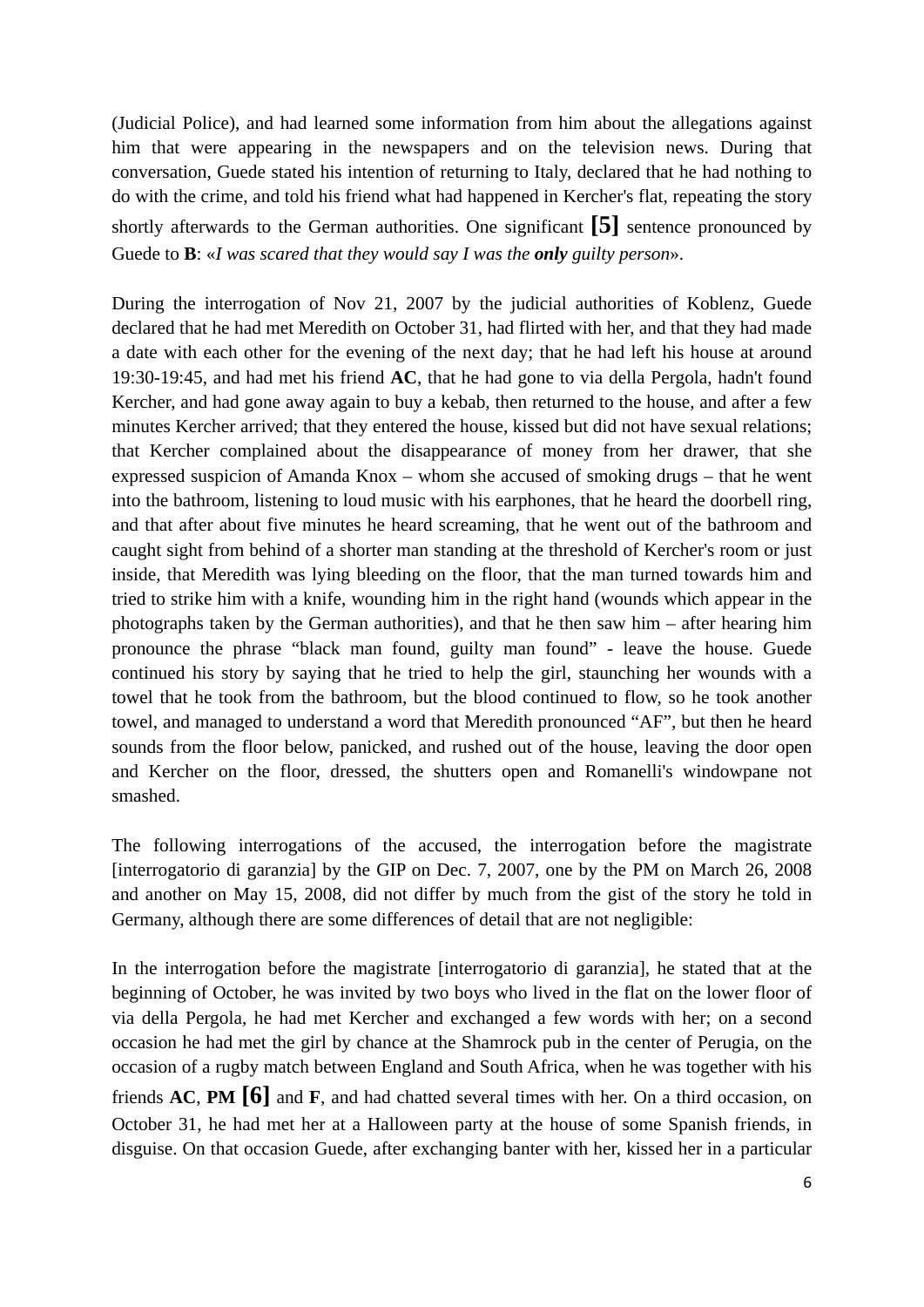place in the house which he described by saying "a bathroom here and one here, and a room", told her that he wanted to see her again, and stated that they made a date with each other for the next day, Nov. 1. He added that on the day of the date, before seeing Meredith, he had seen his friends **A** and **P**, and had told the latter that he was supposed to see a girl, and would meet him again later together with **A**. He also stated that after having gone to the Spanish people's house and kissed Meredith there, he had gone to the Domus, hoping in vain to meet her there.

He added another detail that was new with respect to the story he told in Germany: that he and Meredith had been petting after he had gone into the house in via della Pergola with the girl, both touching each other in their intimate parts, and that he had penetrated the girl with just fingers, and touched her breasts and her bra under her shirt. On the girl's query as to whether he had condoms, and his negative response, they straightened themselves up, and he went to the bathroom, the one used by Romanelli and Mezzetti, for a call of nature. Then he repeated the version of the facts that he had already given the German police. He repeated that he had not seen the face of Meredith's attacker, who was still smaller than he was and who had a Napapjiri jacket and brown hair, but the scene was lit only by a lamp in the room where Meredith was lying. He added that he heard the steps of more than one person on the stones outside the house. He reaffirmed that he had touched many places in the room with blood on his hands, but that the room was orderly (but he didn't explain his handprint on the pillow under the body of the girl, a pillow that he recalled as being on the bed, outside of the quilt on which the girl's jacket and bag lay), that Meredith was dressed, that the windowpane of the window, which he had leaned out of, was not broken, and that Romanelli's room was in order, and her shutters and inner shutters were open. He had left the house on via della Pergola at around 22:30. The next day, he had met **AC**, **PM** and **SC**. On the 3rd he had left, going through Florence, Bologna and Milan, from where he took a train to Germany and reached Dusseldorf.

In the third interrogation by the P.M. (Public Prosecutor), on March 3, 2008, he [i.e. Rudy] established that the date of his meeting with Meredith was between October 12 and October 14, at the boys' place. The boys lived in the apartment **[7]** downstairs. He stated that Meredith only took one drag off the joint that was circulating among the young people. He corrected himself about the place where he had met Meredith dressed as a vampire; it was not in the afternoon, but in the night of October 31, at the Domus – "*there's the bar for drinks and then there's a room; there's, there's an arch, and a room. I was going around there, and that's where I met Meredith"*, there where he had gone after visiting two flats inhabited by Spanish students.

The next day he had left the house at around 18:00 and went to see **AC**, and had exchanged a few words in the street with **PM**, with whom he had arranged a meeting for later on because he had to see a girl first. He repeated the same version, the ringing of the doorbell and hearing Kercher say to someone in English "we have to talk". He hadn't closed the door of the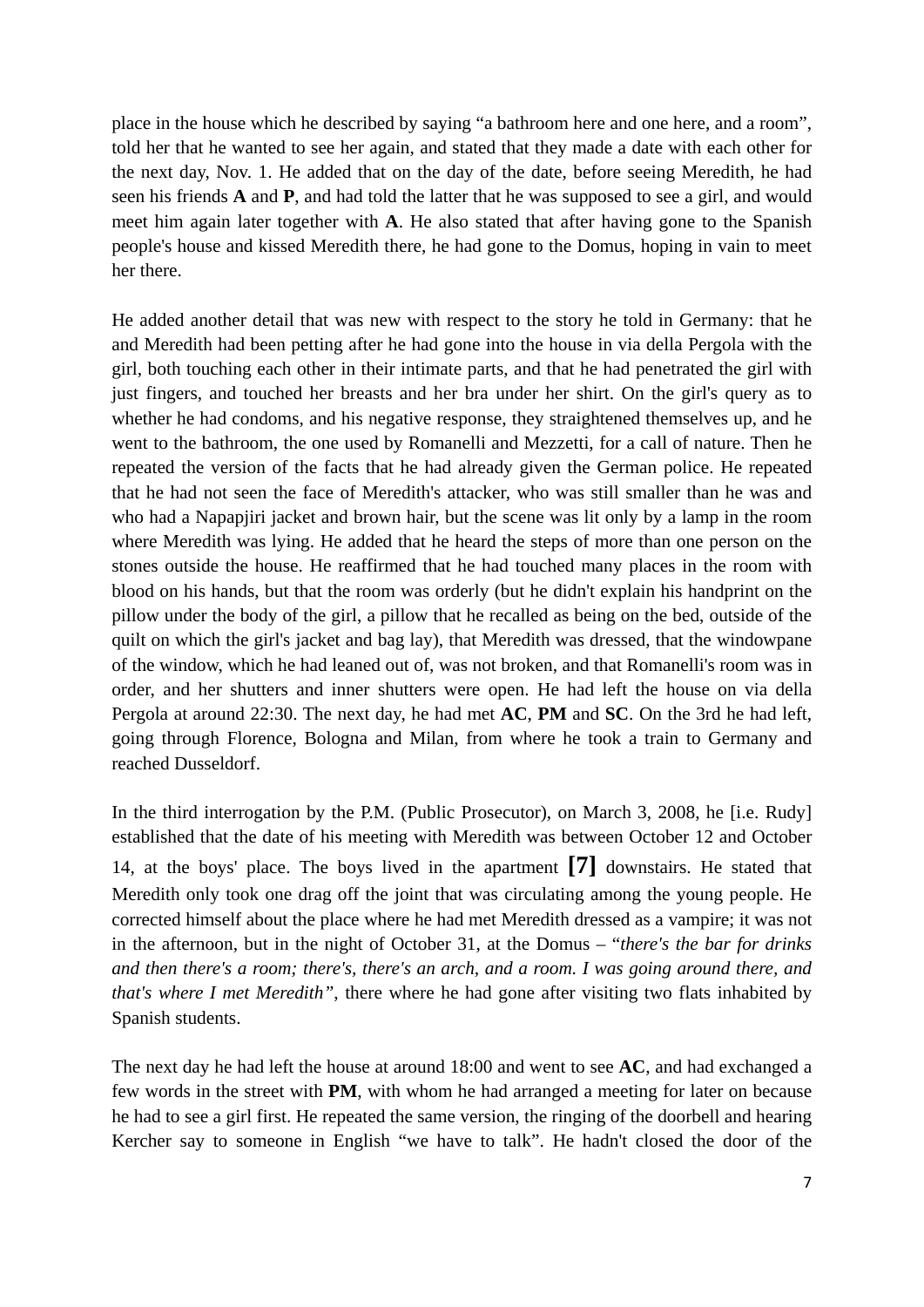bathroom and heard a female voice which seemed to him to be that of Amanda Knox (this was the first time he mentioned her!) answer in English, asking "what's happening?" or "what's the problem?" From the bathroom, he heard the two women speak, and after a few minutes he heard a scream louder than the music in his earphones; he went out and saw the man armed with a knife on Meredith's threshold. He no longer spoke of a fight lasting five minutes or more, but of a lightening-fast fight before the man fled.

The novelty of the third interrogation was the statement that from Romanelli's window, he briefly saw a female figure with loose hair which seemed to be that of Amanda Knox. Then he repeated what he had already stated: that Meredith's room was in order, that the girl was on the floor, dressed, that he tried to staunch the blood with two towels and then fled, terrified.

On May 15th a fourth interrogation took place, solicited by Guede, following the order issued by the Court of Cassation in the formally opened *de libertate* proceeding: there, he said that he was wearing Nike shoes, corresponding to the empty shoe box found during the search of his flat in via del Canerino, compatible with some of the shoeprints found in the house in via della Pergola, above all with one found near Meredith Kercher's body.

#### **- 5 – The sentence from the first-degree trial**

In the fast-track trial, the GUP upheld Rudy Hermann Guede's responsibility regarding the crime attributed to him as fully proven, **[8]** given the traces left by the accused in the room and on Kercher's body and discovered by the technical scientific investigations, the bruises on the victim indicating the action of gripping her so as to immobilise her, and the intrinsic and extrinsic untrustworthiness of his declarations as shown by their incoherence and the lack of uniformity of the different declarations, and also because they have been denied by all witnesses both in regard to his previous acquaintance with Kercher and in regard to his statement of having been together with **AC** and **PM** in the afternoon and evening hours of Nov. 1, 2007.

The GUP emphasised that the break-in was staged and that the scene of the crime had been modified: nothing had been taken from Romanelli's room, the pieces of the broken windowpane were found on top of the clothes spread around the floor, and the bra containing drops of blood on the cups and a lot of blood on the shoulder strap must have been removed after the attack, as it was found at the right foot of the body in a zone containing no other bloodstains.

The judge of the first-degree trial held that the crime was committed together with other people, because of Kercher's DNA found on a knife seized at the house of Knox's boyfriend, Raffaele Sollecito because of the footprints left on the floor of Kercher's room which came from at least two different people, because of the declarations of Nara Capezzali who lived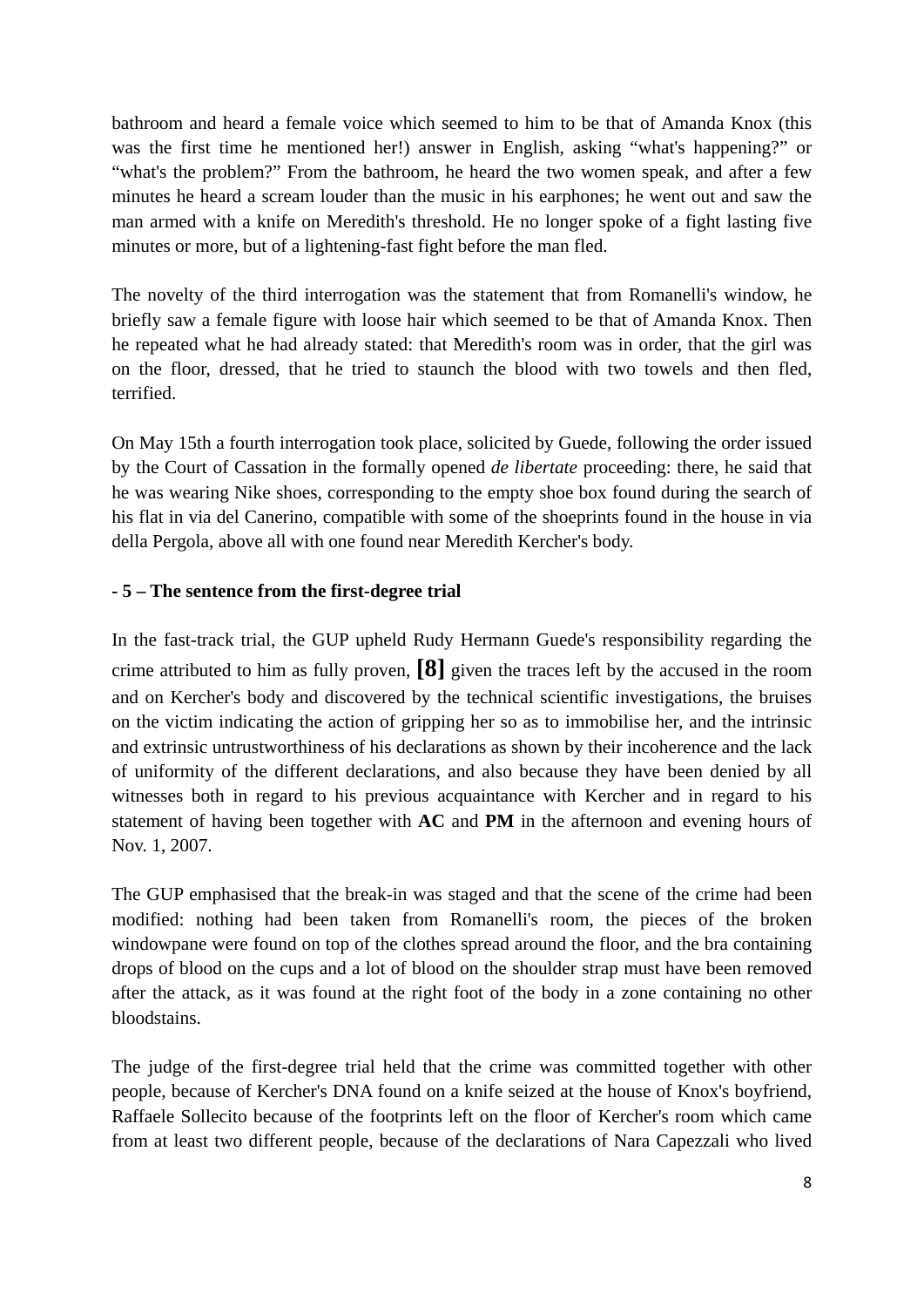near via della Pergola 7 and who, during the night, right after hearing an agonised scream, clearly heard the sound of stones and leaves on the path leading to the house where Kercher and Knox lived, made by at least two people running in opposite directions, and because of the declarations of Alessandra Formica and Antonio Curatolo, who were both near the scene of the crime at around the time of the crime. Alessandra Formica saw a black man running away from via della Pergola who bumped into the man with her, **LM**, and didn't even turn around, and Antonio Curatolo recognised Raffaele Sollecito and Amanda Knox in Piazza Grimana, plausibly when they came there from via della Pergola.

#### **- 6 – The reconstruction of the appeal judges**

Based on the witness testimony, the four interrogations of Guede, the findings, and the technical scientific investigations conducted on them, the Appeals Court arrived at the following reconstruction of the facts: **[9]**

A) The injuries suffered by the girl, as indicated above, support a finding of an attempted sexual act, one of insistent violence, in order to break her will, as was revealed by the injuries related to the presumed use of two knives, given the different thicknesses of her wounds, and especially the superficial wound on her cheek, and the purplish spots of bruising present on the internal surface of the victim's labia minora, which revealed evidence of a rushed attempted rape or else [a sexual act] against the will of the passive subject; also the bruising on the victim's thighs revealed that pressure was applied. The appeal judges called on the opinions of the prosecution's expert witnesses - consultants Bacci, Linneri, Marchionni, and during the pre-trial discovery stage Dr. Aprile and Dr. Umani Rochi, who spoke of an escalation of violence against the victim. The traces of DNA and Guede's Y chromosome on the cuff of the left sleeve of the victim's sweatshirt supported a conclusion that considerable pressure had been applied to immobilise her left hand, in contrast with her right hand, on which multiple wounds were visible. Those judges also emphasised that the genetic marker, the Y haplotype found on the vaginal swab, and the biological material discovered on the bra, also led back to Guede.

According to the reconstruction of the appeal judges, the bra had been removed in the midst of the violence, when the first stabbing and cutting wounds had been inflicted, which would explain the traces of blood on it. The hooks on the piece of fabric from the garment indicate that the bra was removed violently, and with a slicing of the knife, because the strip of material had been cleanly cut.

All of this objective data cannot be reconciled with the reconstruction of facts offered by Guede, with its obvious contradictions.

B) According to the appeal judges, Guede's previous acquaintance with Meredith and the date the two made with each other for the evening of Nov. 1, as explained by Guede, was deemed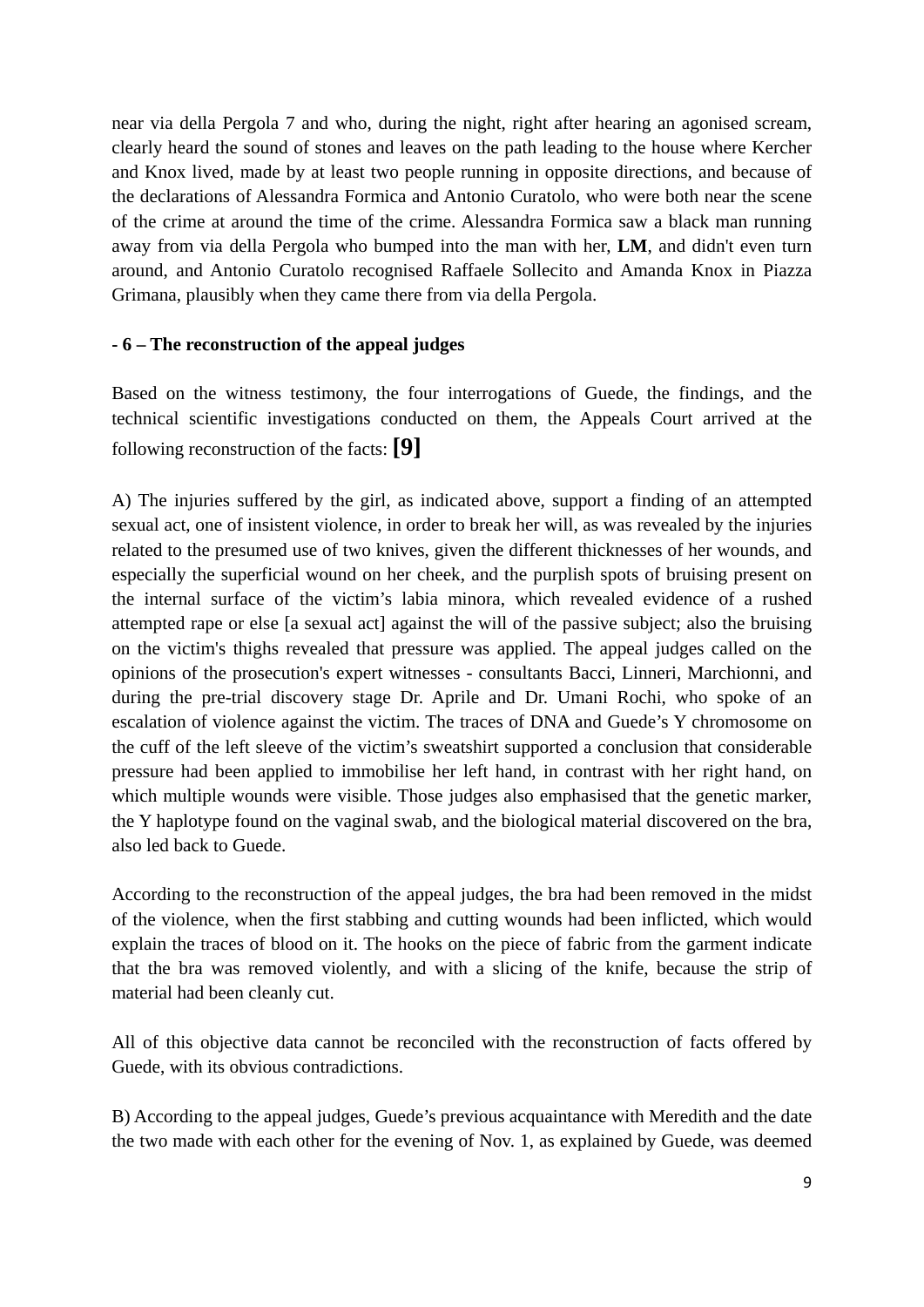absolutely not credible, due to the noticeable contradictions in his various depositions. And no significance should be given to the impromptu meeting, a few weeks before the murder, on the lower floor of Via della Pergola, at which Guede had not shown any interest in Meredith, but rather, in Amanda Knox. Also, the kiss that they allegedly gave each other on the night of Halloween at the Domus was deemed not credible, because of the contradictions about the place in which it happened according to the various versions offered by Guede, and also because none of Meredith's friends (Amy Frost, Robyn Butterworth and **[10]** Sophie Purton, with whom she had gone out on the evening of Halloween, Oct. 31, 2007) nor any of Guede's friends (among others **AC** and **PM**) had ever seen them talk to each other. Similarly, the meeting between the two, Kercher and Guede, in the Shamrock pub during the rugby match South Africa vs. England was not credible to the judges. In statements made by friends of the two, no mention had been made about these meetings, nor about Rudy's interest in Meredith. These friends included Robyn Butterworth, Meredith's dinner companion on that last evening, as well as Sophie Purton, who walked a stretch of road with her on her way back home the evening of Nov. 1, 2007. Even Rudy's friend **P** denied having met with him on November 1, 2007, much less having had Rudy confide in him that he was planning to meet up with a girl that afternoon.

C) In the view of the appeal court, according to the more credible version of events, due to the presence of clear signs attributable to Knox and Sollecito inside the house, the two could have entered the house together with Guede, where an escalation of sexually motivated violence against poor Meredith took place, after which an attempt was made by Knox and Sollecito, the only ones interested in doing so, to simulate a theft, and an attempted or consummated rape, and then in feverish progression a murder by the "phantom" thief. It would have been in the interest of Sollecito and Knox to remove possible traces of their presence. About their presence on the scene of crime, the appeal court, albeit by incidental deduction, seems to have no doubts. For Sollecito they give evidence: traces of DNA on the piece of fabric to which to the hooks of the bra are attached, the knife, which is compatible with the wounds inflicted on Meredith, found at his house with traces of Knox's DNA on the handle and Kercher's on the blade, a print of a bare foot which is compatible with Sollecito's, found on the mat in the bathroom. For Knox: the traces on the knife handle found at the home of Sollecito, statements by Guede, the footprints from Knox and Sollecito detected by luminol, traces of genetic material on the sink and bidet, the phrase "I was there" in a conversation intercepted in prison between Knox and her parents, the testimony of Nara Capezzali who, at the time of the crime from her home about 70 meters away from via della Pergola heard a heart-rending scream and soon afterwards the footsteps of people going in opposite directions, towards via del Melo and along via del Bulagaio. And in fact, given the testimony of Alessandra Formica, her boyfriend, who was accompanying her at a little after 23:00 on Nov. 1, **[11]** was violently bumped into by a young black man who was running quickly towards via Pinturicchio up the stairs of the Sant'Antonio parking lot. Amanda Knox and Raffaele Sollecito were seen by Antonio Curatolo, at around the same time, in Piazza Grimana, coming from Via della Pergola.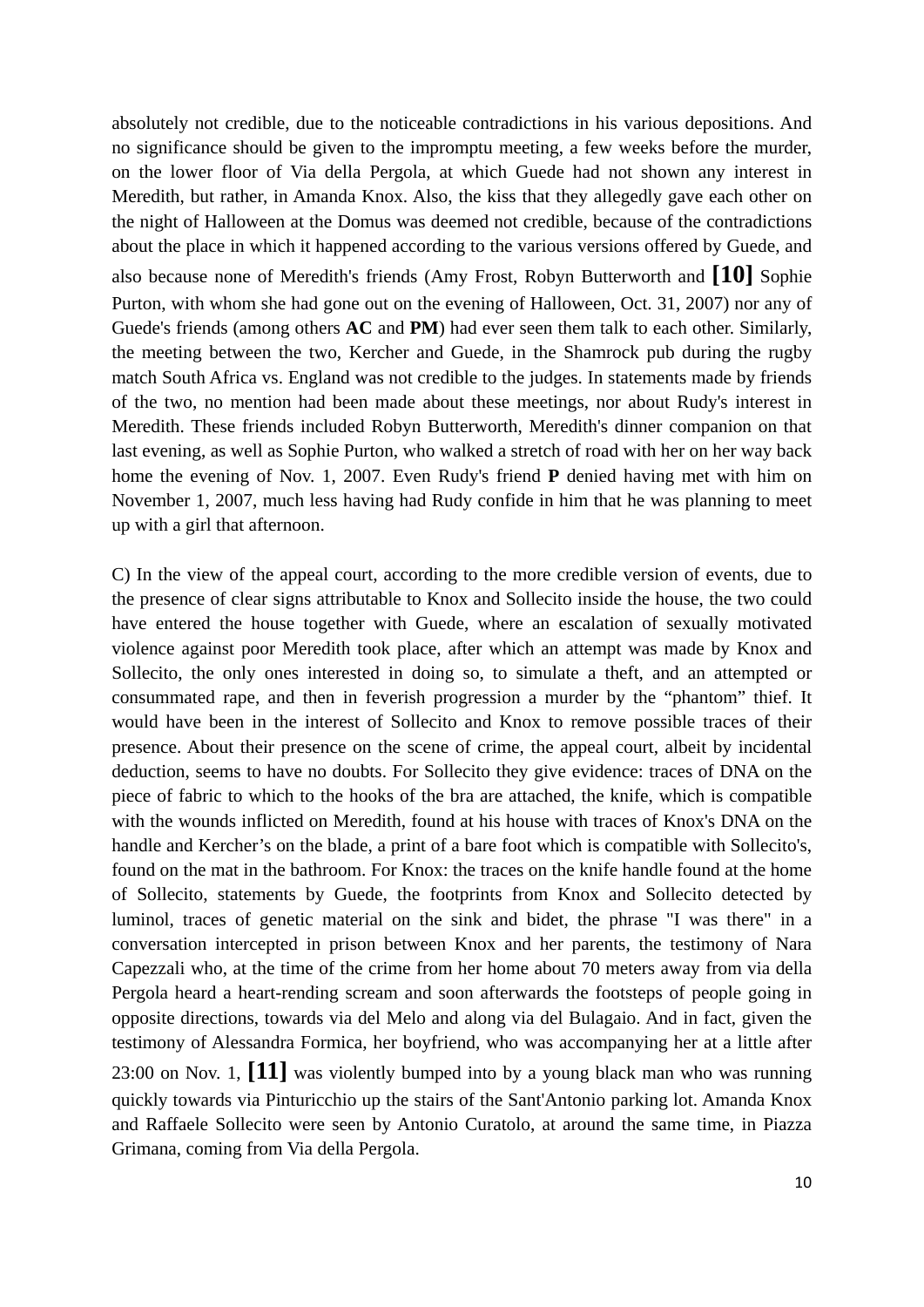Finally, judges of the appeal court posed the problem of a possible participation of Guede exclusively aimed at sexual violence, not for murder. But they ruled this out, emphasising Guede's active participation in the continued violence, and his presence at the moment of the appearance on the scene of the knife that was used, certainly not for a short time only as a kind of threat or means of injury in order to break the resistance of the victim; this gave Guede a chance to exhibit behaviour that he did not in fact exhibit, that of showing opposition aimed at preventing or distancing himself from the more serious deed, which must have been predictable by him, even just as a possibility.

#### **- 7 – The grounds for the 2nd appeal**

1) The first of the grounds for the 2nd appeal, which contains a large part of the grounds for the 1st appeal, concerns the violation of art. 606 pars. b) and e) of the Code of Penal Procedure. It is claimed that the appeal judges gave undue value to mere indications, which do not have the required qualities of gravity, precision or agreement, as is obligatory in a trial based on circumstantial evidence such as this one. In particular, it is claimed that the appeal judges did not make good use of the criteria indicated in art. 92 of the Code of Penal Procedure, due to the fact that their assemblage of circumstances and data which are ambiguous and interconnected formed a reconstruction of the facts which is in no way decisive with respect to the possibilities of other different, parallel and equally probable versions of events.

A) In particular, with respect to the sexual violence which the appeal court retained, the following can be argued, with express reference to the grounds for the 1st appeal, to which the appeal judges are claimed not to have given an exhaustive response:

a) Guede, as he admits, was present in the flat. He made a sexual advance towards Meredith which resulted in his biological material being found on the vaginal swab and on the clothing that Kercher was wearing. Furthermore, there is the possibility that these could also be the results of contamination between different items caused by the unprofessional behaviour of the technicians, as seen in the films of the operations conducted in the residence at via della Pergola. From this one can deduce the unusability of these findings. **[12]**

b) Guede's story about his previous acquaintance with Meredith should be considered acceptable. There are at least three circumstances in which it is certain that they saw each other before that tragic night: at the Shamrock on the occasion of a rugby match between England and South Africa, at the home of the boys who lived in the downstairs flat at via della Pergola, and at the Domus on the night of Halloween. It would be forcing the evidence from the trial to [discount this by asserting] that none of the people that the victim frequented ever heard anything from her about this, given that the same judges admit that the girl was reserved and that the acquaintance was a short one.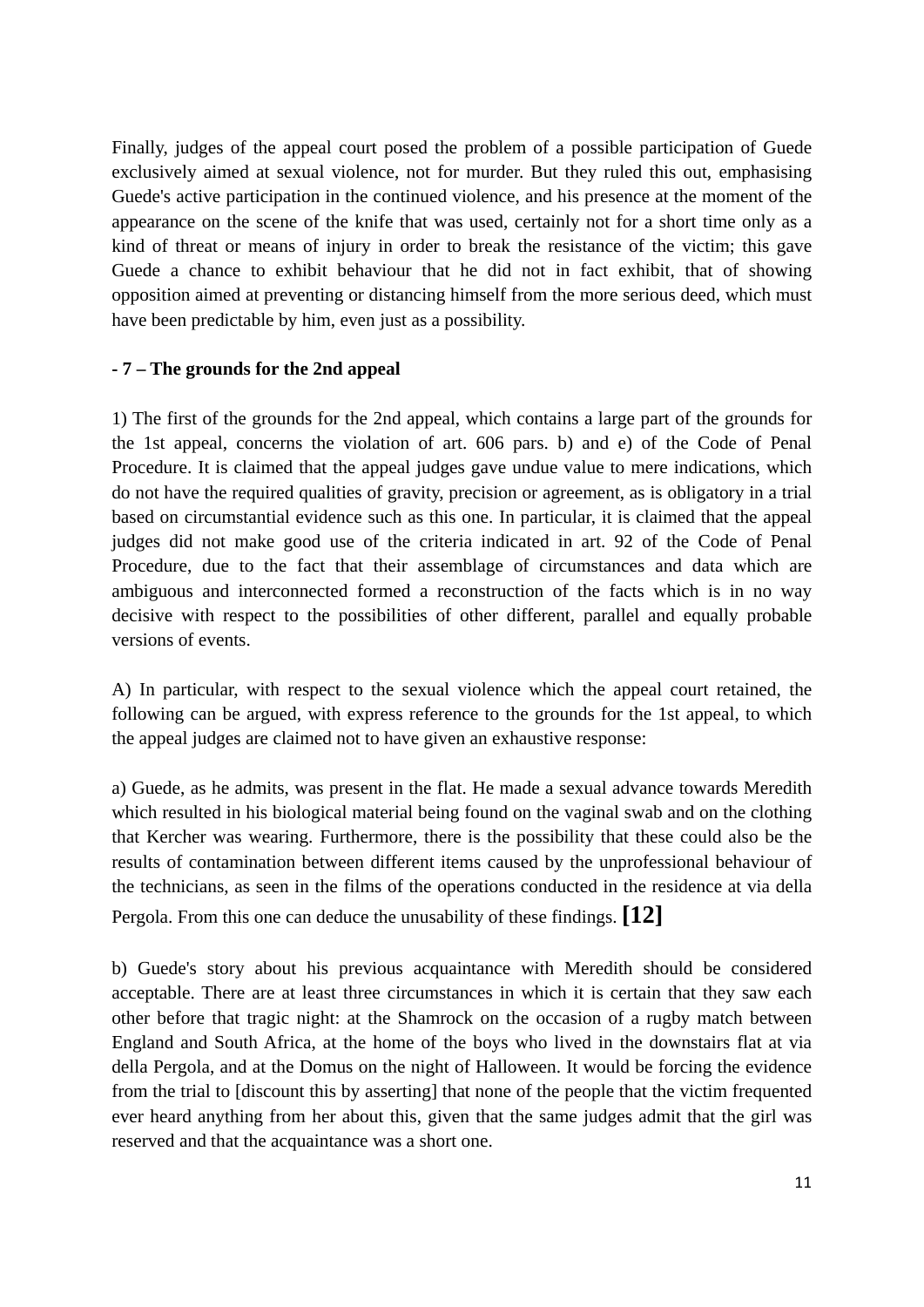c) In conclusion on this point, the appeal judges raised to the status of knowledge of a true fact that which was nothing more than a mere presumption, by forcing the evidence presented at trial.

d) Meredith was a normal girl who was living a full life, like all girls of her age, and had a boyfriend, a certain Giacomo Silenzi, with whom she had sexual relations, and in whose company she drank alcohol and smoked joints. Then why, the defense asks, if not with illogical and distorted reasoning, exclude the possibility that Meredith and Rudy got to know each other before that evening, and that a first contact opened the door for a second, and that there was a sexual approach before the tragic event, as Guede reconstructs it?

e) It is not right to deduce from the wounds on Meredith any sexual violence attributed to Guede. The wound to the cheek was probably caused during the frenzy of the attacker's actions. It is incomprehensible that an inferential relation should be made between the scene of the crime, which in any case was altered by persons other than Guede, and any sexual violence, because of purple, bruise-like marks in the vaginal zone can be compatible with consensual but rapid sexual relations, such as the sexual gestures that Guede claims he performed.

f) The finding of Rudy's DNA and his Y chromosome on the cuff of the left sleeve of Meredith's sweatshirt do not have the meaning that the trial judges ascribed to them, because these traces are compatible with the story told by the accused. The appeal judges gave a reconstruction in which these traces result from someone strongly gripping the victim's wrist in order to overcome her resistance, on the basis of the fact that epithelial cells rub off as a consequence of consistent pressure of the hand on an object, but one can respond that no ecchymosis was found on the wrist, yet some should have been there in response to a strong **[13]** pressure, and one cannot say that the pressure was strong, but not strong enough to leave any imprint on the skin of the wrist.

g) The fact that only a single wound was found on the victim's left hand could be explained by the fact that the victim was right-handed and that she defended herself with her right hand, and that in any case with a wound such as she received to the throat, the hypovolemic shock would have caused her to faint. As for the sweatshirt, it is claimed that she was not wearing it at the time of the attack, since if it had been removed afterwards, as the appeal judges claim, the stains on the sleeve of the garment would have been smeared, leaving bloody traces on the victim's hands, but in fact these stains appear clear and rounded. Not only this, but the blood absorbed by the sweatshirt would have left twin traces of blood, which were not found, on the white shirt that the victim was wearing under the sweatshirt. Furthermore, the sweatshirt is soaked with blood on the right side but not on the left side, as it would have been if the sweatshirt had been worn at the time of the wound.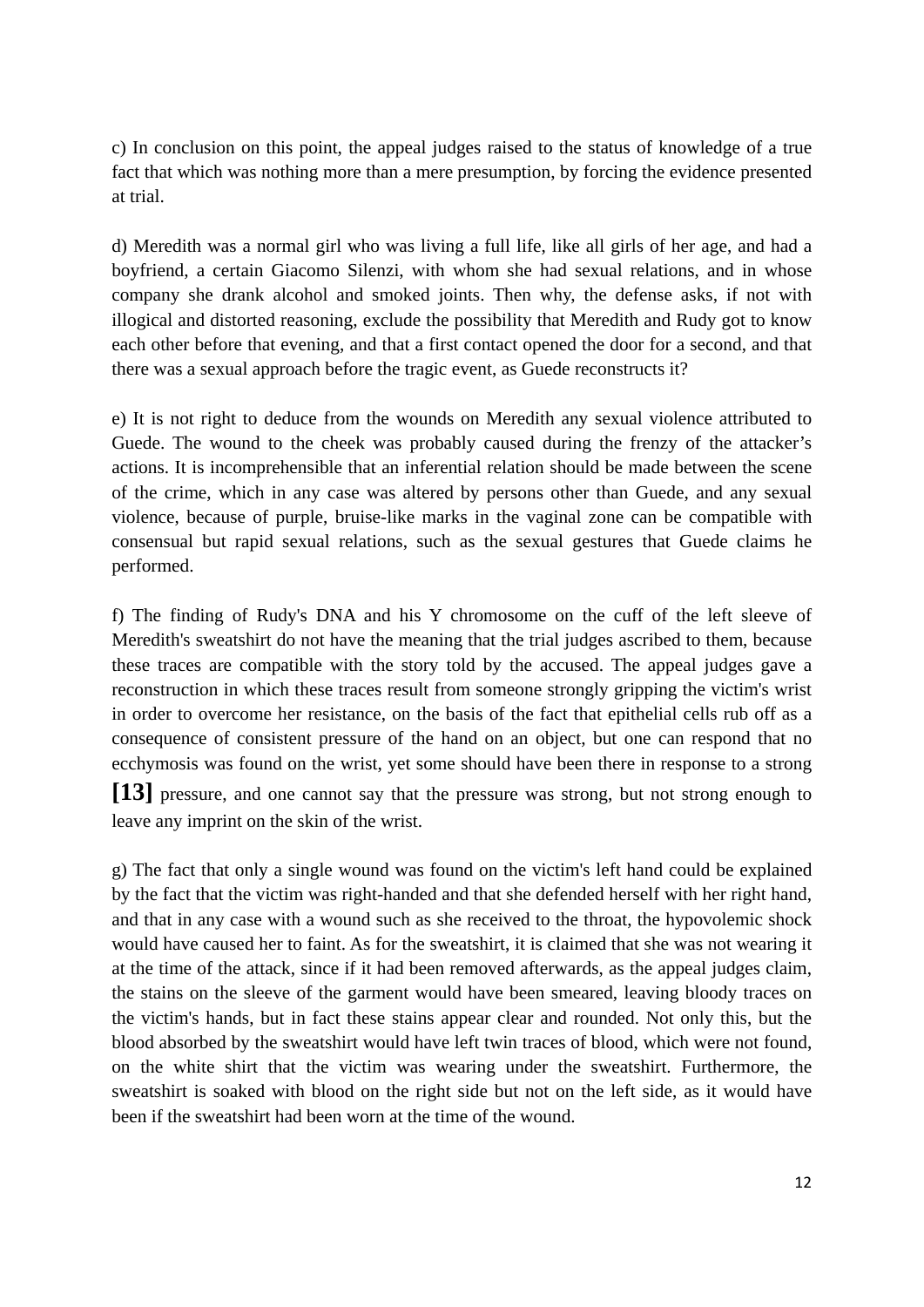h) Moreover: the sexual violence should be excluded because at the moment of the attack, Meredith was fully dressed except for the sweatshirt: from photo no. 268 it is visible that the right shoulderblade of the body was smeared with blood, and the negative imprint of the brastrap is visible, to which also corresponds an analogous negative imprint on the floor which is also smeared in blood. This means that when she fell to the ground she was still wearing the bra, as is confirmed by splashes of blood on the cups, which would not be there if the bra had been removed before the stabbing. For the rest, the large bloodstains on the underwear, the pants and the shoes cannot be explained unless it is considered that the victim was dressed at the time she was stabbed. Moreover, there were almost no bloodstains on Meredith's body, which received several wounds from a pointed and cutting instrument.

i) It is indeed true that the pre-trial discovery stage [incidente probatorio] concluded that there were elements which indicated Meredith's involvement in recent sexual activity, but it is not possible to determine whether these were consensual acts or not on the basis of technical and biological competence alone. In terms of procedural proofs, this would mean that sexual violence cannot be proven.

j) In conclusion, from sound factual circumstances, the Court reached judgments which are subject to criticism because [the factual circumstances were] objectively ambiguous. **[14]**

B) According to the above, the appellant's defence contests the reasons given in the sentencing report of the appeal trial as being illogical, in that they retain the sexual motive, and also the influence of circumstances acting as catalysts for the attack on Kercher, said to be the excitement due to use of drugs. On this aspect, the grounds for the 2nd appeal denounce the lack of any proof whatsoever that Guede was addicted to alcohol or to drugs, insisting rather on the likelihood of a catalyst linked to Kercher's missing money, which could explain the subsequent course of events. They also contest the manifest lack of logic in the sentencing report for not recognizing the lack of an *animus necandi* [intent to kill] on the part of the accused, whereas a knife was actually found and seized in Sollecito's home, a knife which furthermore contained traces of the DNA of Amanda Knox, not of Guede.

According to the appellant, there is no proof that several persons acted together in the crime under investigation. The reconstruction by the appeal judges of a joint crime of Knox, Sollecito and Guede, because traces of all three were found in the *locus commissi delicti* [scene of the crime], is based on conjecture and on indices which are ambiguous and not based on the substance of the data of facts which emerge from the case file. Guede did not know Sollecito, there was the merest acquaintance between Guede and Knox which was certainly insufficient for them to agree to commit a crime together, and the traces of the three of them at the crime scene could have been left at different times. The accused was in the bathroom at the moment of the fatal attack on Kercher, and came out, not even flushing his faeces in the excitement of the moment; this is no proof of conception and preparation of a crime on Guede's part together with Knox and Sollecito. The broken pane of the window in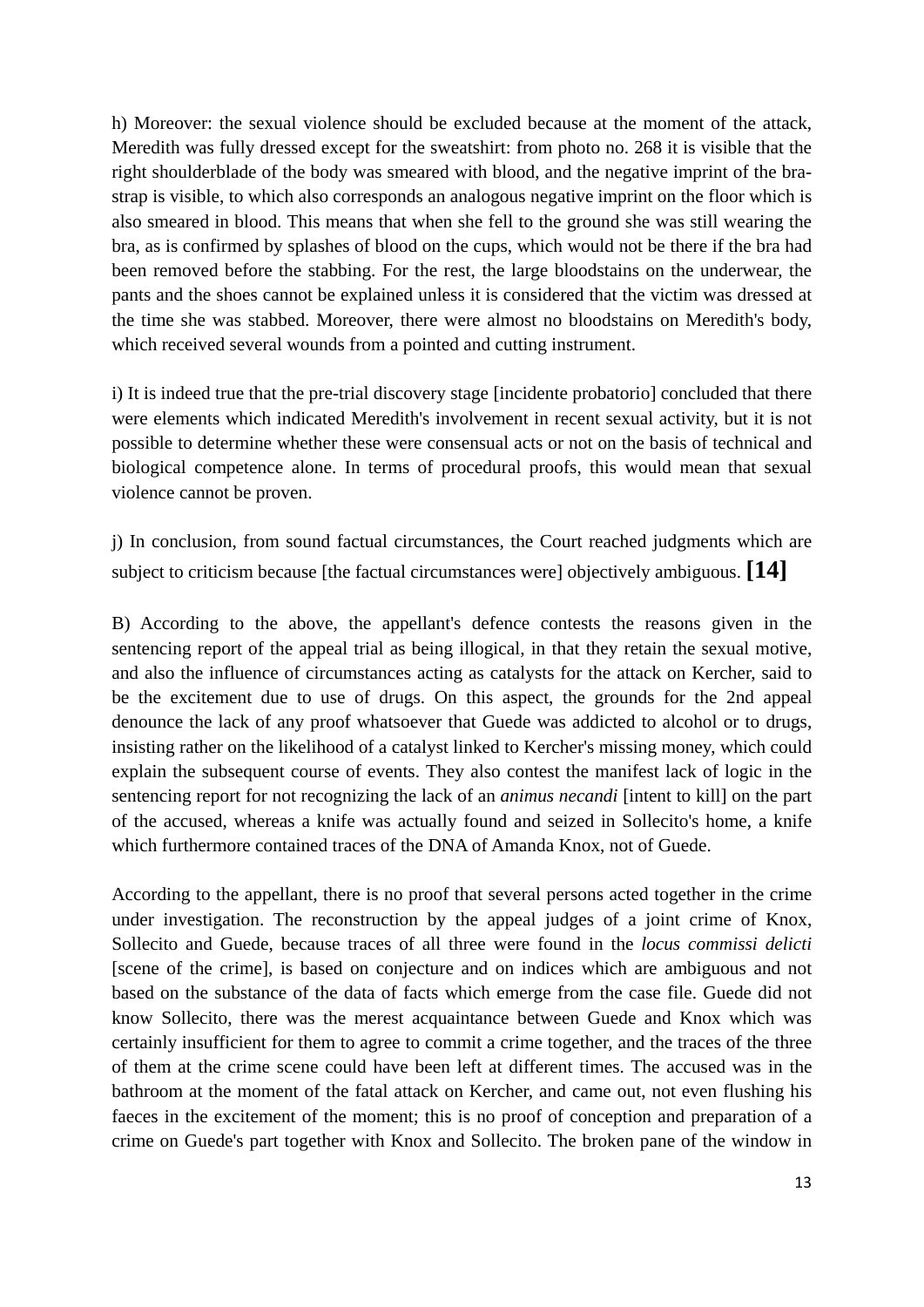Romanelli's room for the staging was intended to simulate an attempted break-in *a posteriori*, but surely not by Guede, whose handprint on the pillow found under Meredith's body was left when he ran to help the victim.

Also, in contesting the hypothesis of complicity, further reasons [for appealing] are given at length when the defence notes the weakness of the testimony of Nara Capezzali, and the possibility that she made a mistake when immediately after the agonised scream she heard the steps of more than one person running down the path away from Kercher's house in opposite directions. They are also given with the assertion of the ambiguity of the testimony of Alessandra Formica, who saw a young black man who bumped into her companion going up the stairs from the Sant'Antonio parking garage towards via Pinturicchio at about the place and time of the crime. Capezzali's testimony would at best actually confirm Guede's declarations that after having tried to help Kercher, fatally wounded by an individual that he surprised **[15]** when he came out of the bathroom, he heard steps of more than one person on the gravel outside. Also, Alessandra Formica saw someone running away, bumping into her boyfriend, and climbing the stairs of the Sant'Antonio parking lot, but she described this person as olive-skinned and presumably of Maghrebi origin, without bloodstains on his clothing.

C) Furthermore, the obvious lack of logic of the judges' motivations is also noticeable in the fact that they decided to exclude the occurrence in this case of the mitigating circumstance as per art. 116 of the Penal Code. Even if one accepts that there was an agreement between the three accused, this would only concern the sexual violence, but certainly not the murder. There are two circumstances which would confirm this: one being that only traces of Amanda Knox were found on the knife that was Sollecito's property, and the other the attempt by the accused to staunch the blood that was flowing copiously from the victim's throat slashed by the knife with towels.

D) Another of the grounds for the  $2<sup>nd</sup>$  appeal is the lack of logic in the part of the sentencing report concerning the staging of the break-in, in which the window of Romanelli's room was proposed as the entry point of a thief. The defence states that this representation contrasts with the version given in the first-degree trial by the defence of the accused, according to which it was Knox and Sollecito who, after quarrelling with Kercher, who complained about the disappearance of her money – which certainly did disappear – and after murdering her, undressed her in order to simulate carnal violence. They also note the complete lack of attention in the sentencing report given to the significance of the wounds by a pointed and cutting weapon on the palm of the hand of the accused, shown in the photos taken by the German police on the occasion of his arrest in Germany, and which would confirm the truth of his declarations. They further note the obvious unfoundedness of the motivations with respect to the aggravating circumstance of futile motives, since it was also connected in the sentencing report to sexual motives, although these are not considered as substantiated.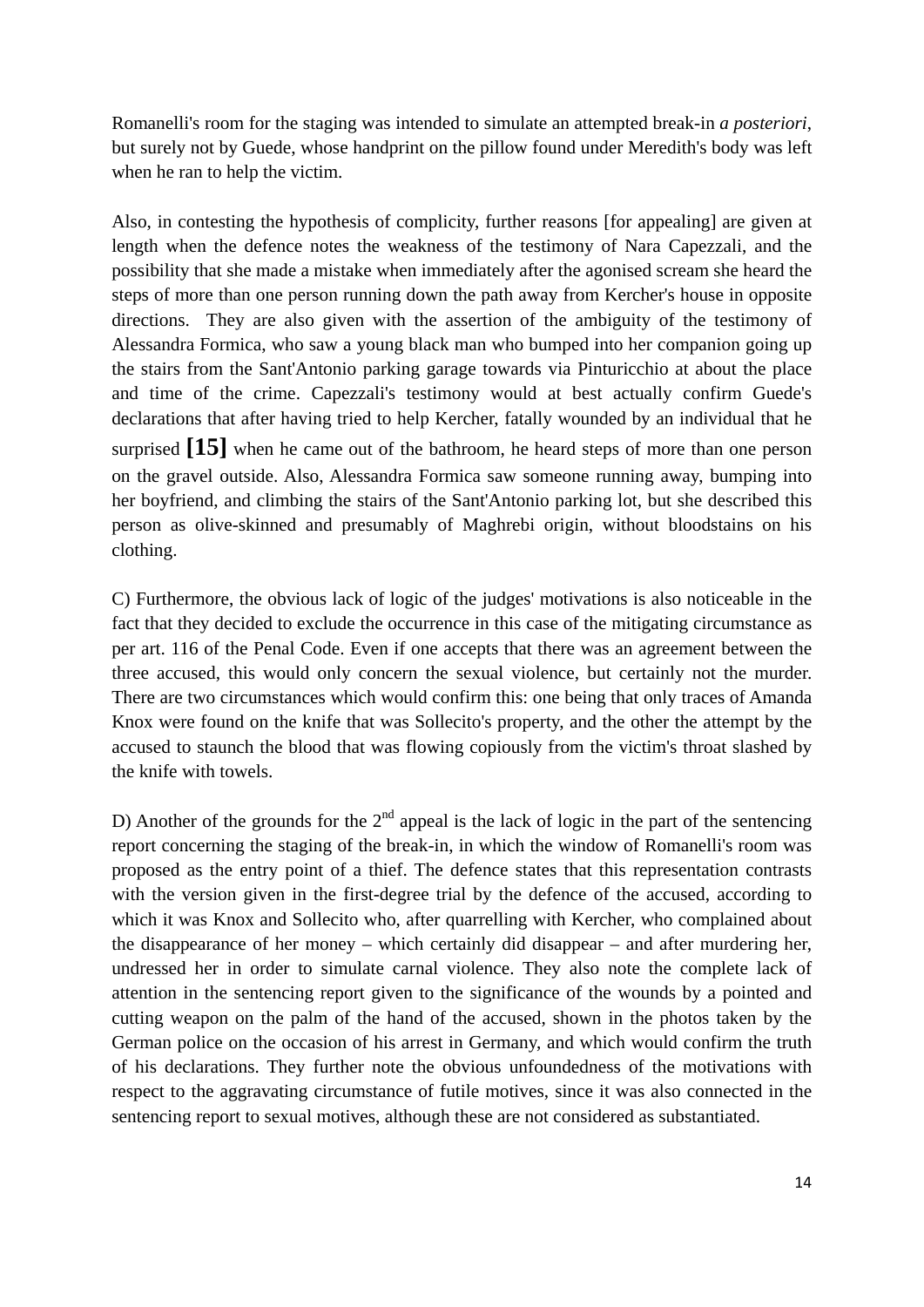In the conclusion of this first, diffuse motive for the  $2<sup>nd</sup>$  appeal, they also denounce the violation of the rights of the defence in that the court acted improperly in treating Guede's silences and false or reticent declarations as indications of guilt. The accused has the right to lie and to say false things, and one cannot deduce clues or proof against him from this behaviour. According to the defence, this is clearly a violation of his rights. **[16]**

2) In a second motive for the  $2<sup>nd</sup>$  appeal, the defence denounces the violation of art. 606 letters d) and e) of the Penal Code for not having taken a decisive proof into account. A colleague from the law firm, the lawyer **MS**, posing as **VC**, managed to reach **ME** via the Internet, who by telephone stated that late in the evening of Nov. 1, 2007, Guede was with him and all their friends (**AC**, his sister **S**, **PM**). This testimony was not admitted, according to the grounds for the  $2<sup>nd</sup>$  appeal, but it would have been important since it would have diminished the credibility of the testimonies of the other friends, who all together, but falsely, denied having met the accused on the afternoon or evening of that day.

3) In a third and final motive for the  $2<sup>nd</sup>$  appeal, the error applying the penal law (arts. 132) and 133 of the Penal Code) is pointed out: no motivations are given concerning the the length of the sentence, which was justified only by the words "seriousness of the crime".

# 8 - The 2<sup>nd</sup> appeal<sup>1</sup> has no basis and therefore must be rejected.

In the meantime it is now necessary to escape the attempt, pursued by the overall setting of the defence, but out of place in the context of this decision, to involve the Court in supporting the thesis of the responsibility of others, namely Raffaele Sollecito and Amanda Knox, for the murder aggravated by the sexual assault of Meredith Kercher. The decision to which this court is called concerns uniquely the responsibility of Guede regarding the deed with which he is charged, and the possible participation of others in the crime should be taken into account only to the extent to which such a circumstance would have an impact on the exclusive commitment of the Court to either modifying or confirming the verdict of guilt of the defendant, which was entirely shared by the courts of first and second instance.

Now, we cannot fail to agree with the call by the defence of the appellant to [respect] the rules repeatedly recalled by the court concerning the actual structure of the sentence in the context of a trial based on circumstantial evidence rather than direct proof, which requires that a guilty verdict must emerge from the trial beyond a reasonable doubt.

However, the Court believes that the probative data acquired and properly evaluated by the judges of lower court does not lose its power due to the abstractly envisioned perspective of the applicant's defence, which evokes remote possibilities, [which are] possible *in rerum* 

<sup>1</sup>Translator's note: the original term is "ricorso": this is the term used in criminal procedure to indicate an appeal of legitimacy, in fact an appeal of last instance. We translated the term in English as "2nd appeal".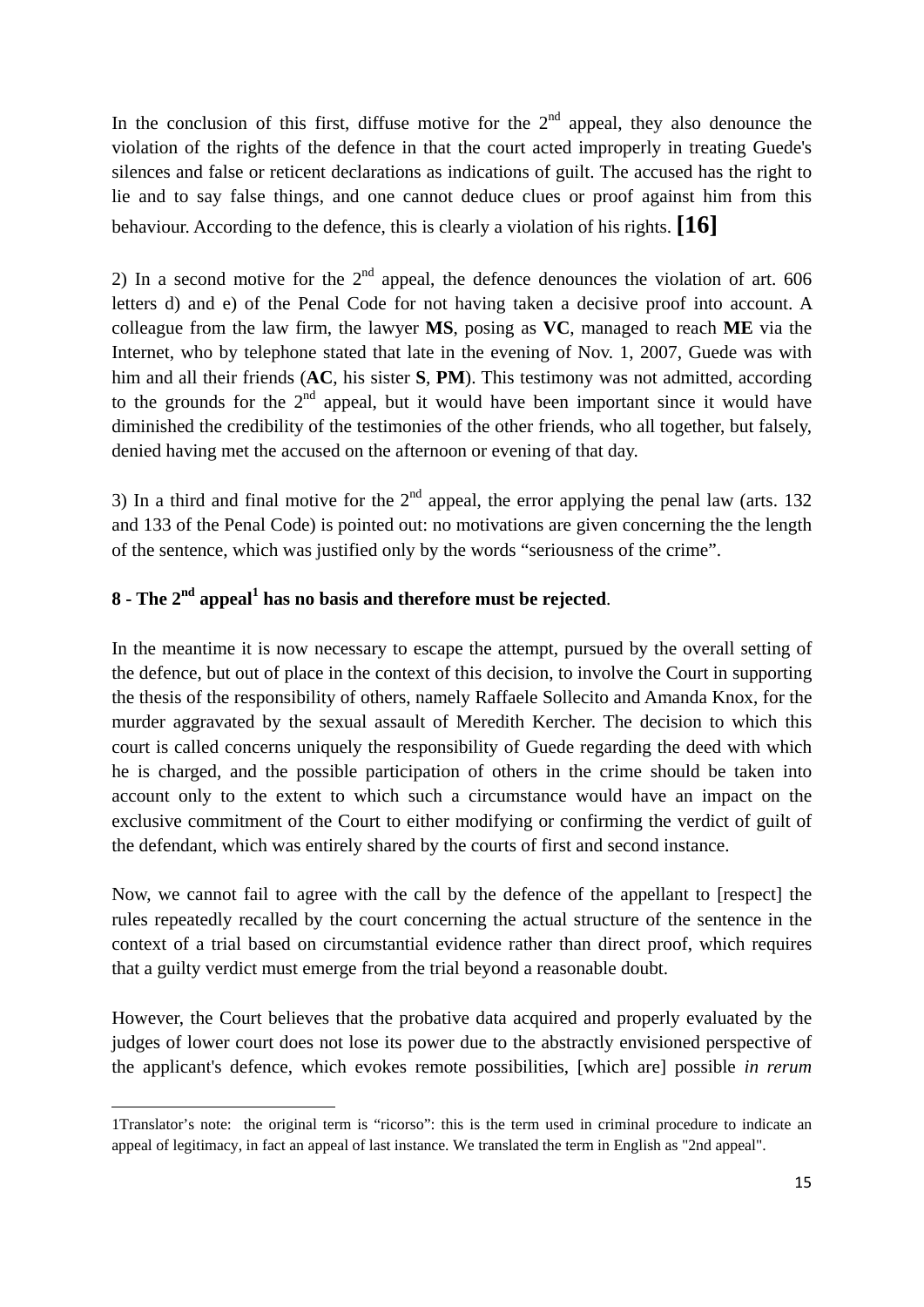*natura*, but the realisation of which in their factual occurrence is not reflected by the slightest corroboration in the findings presented at the trial, except on a level of, precisely, remote and abstract possibilities, **[17]** related to unforeseen and unpredictable factors, inconsistent with any semblance of reality whatsoever.

[There are] many key points constituting the epistemic factual premises that would condition the set of decisions of the judge, with respect to the logical inference about a correspondence between the guilty verdict and the reality of the homicidal fact linked to the guilty conduct of the defendant:

a) the incontrovertible and undisputed traces of Guede's DNA and fingerprints of at the scene of the crime and on the victim's body: on the vaginal swab, on the pillowcase placed under the buttock region of the body, on the cuff of the left sleeve of the sweatshirt found on the floor close to the body, on the bra found by the feet of the girl's lifeless body, and on toilet paper found in the bathroom used by Filomena Romanelli and Laura Mezzetti.

b) the naked body of Meredith Kercher which had suffered 43 wounds and bruises to the face and upper and lower limbs, which the expert consultants cited in the motivations for the decision – Bacci, Marchioni, prof. Aprile, prof. Umani-Ronchi – associate with an escalation of violence aimed at nullifying the resistance of the victim, finally slaughtered<sup>2</sup> with a deadly knife blow to the throat.

c) an impressive collection of testimonies categorically denies that Kercher and Guede could have had any opportunity of meeting, in the three circumstances mentioned by the latter's various statements given during the investigation, apart from a single time in the company of other young people, where only conventional phrases of greeting were exchanged. It is true that one week, shortly before or shortly after<sup>3</sup> Nov. 1, 2007 the accused happened to find himself in the flat below the one where Kercher and Knox lived, with the students who lived there, and that after a short while the two girls came down, but only for a short time, during which – and also later – Guede showed interest exclusively in Knox, no interest at all in Kercher.

On the occasion of the England vs. South Africa rugby match which Kercher and Guede watched together, along with their friends, in the Shamrock pub, contrary to the assertions of the accused, the two were never seen sitting next to each other, much less exchanging even a quick greeting. Finally, on Halloween night at the pub "Domus" no one amongst the friends of either one ever saw them together, much less exchanging any kiss. **[18]**

 2 Translator's note: the original text says "scannata" which literally means "butchered" or "slaughtered". A very crude word usually used to describe the killing of animals by immobilizing and letting them bleed to death.

<sup>3</sup> Translator's note: presumably, the author meant to write "*a week more or less before 01.11.2007*".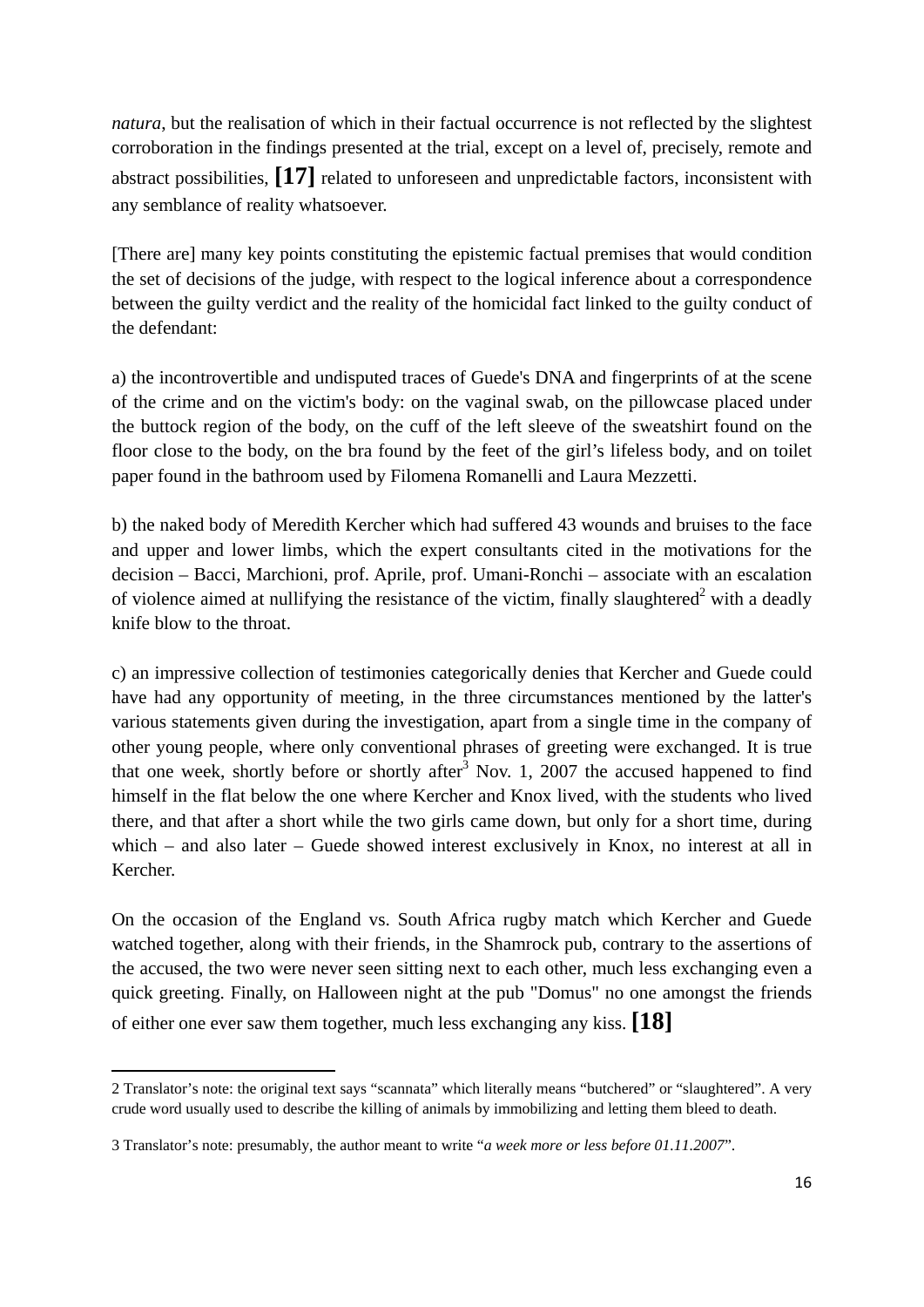d) the omissions, the holes and contradictions in the various versions given by the defendant during the various statements made during the proceedings. In his interrogation by the judicial authorities of Koblenz on Nov. 21, 2007 he spoke of having flirted - without indicating places and times - with Meredith on Oct. 31, 2007, of having made a date with her for the next day, of not having performed any sexual approach in the girl's house, of having gone to the bathroom from where he heard the doorbell ring. In his interrogation before the magistrate [interrogatorio di garanzia] on Dec. 12, 2007, however, he stated that he met the girl on Oct. 31 in the house of some Spanish students and did not meet her later in the "Domus" pub, that the next day, shortly before going to the date with Meredith, he had met his friends **A** and **P**, that later he confided to the latter that he had a date with a girl, and that he had penetrated Meredith's sexual area with his fingers while [they were] in the kitchenliving room of her flat. In the third interrogation, by the P.M. [public prosecutor] on March 26, 2008, he changed the place of his meeting with Kercher on Oct. 31 from the Spanish students' house to the Domus pub, repeated that he had heard the sound of the doorbell while he was in the toilet, and declared for the first time that he had recognised the voice of Amanda Knox speaking with Meredith Kercher, [and] that after surprising the man with the knife and [seeing] Kercher's body on the floor, he seemed to recognise her on the path that leads to the entrance of the house, along which she was leaving. Finally, in the interrogation at trial, he no longer declared that he had heard the sound of the doorbell (obviously incompatible with the entrance of the house of Knox who lived there and had the key).

The judgement rationale thus proceeds through rigorous logical steps, quite consistently, with no possibility of misinterpreting evidence, distorting significant data, or disruption of the overall probative reasoning. Meredith Kercher, before being slaughtered with the deadly blow at her throat, was the victim of a series of wounds, of forced restraining of her limbs, especially the left hand and arm - and on the cuff of the left sleeve of the sweatshirt she wore clear traces of DNA of the defendant are found – aimed at overcoming her resistance to sexual violence, of which the traces of DNA of Guede of the vaginal swabs are evidence, which then led to the violent behaviour of the deadly slaughtering. The version of the accused is totally unrealistic because, even apart from the obvious omissions and contradictions detectable in his many statements, his previous acquaintance of Meredith, shaped in his story by a meeting on the night before the murder at the Domus pub, by a kiss between the two and by a date for the evening of the following day, is clearly disproved by a whole articulated testimonial structure, **[19]** coming from several people and indicating that: the two did not meet at the Domus (indicated by the testimonies of all the friends who were accompanying Meredith), even less did they converse, even briefly, at the Shamrock pub during the match between England and South Africa broadcasted the day before (indicated by the testimonies of **AC**, **PM** and **F**), and Kercher never confided anything, as would have been natural, to her friends about a date with Guede, not even on the afternoon of Nov. 1, as she had done in other occasions about details of her personal and love life (indicated by the testimonies of Robin Carmel Butterworth, Sophie Purton). This is consistent with the portrait of Meredith's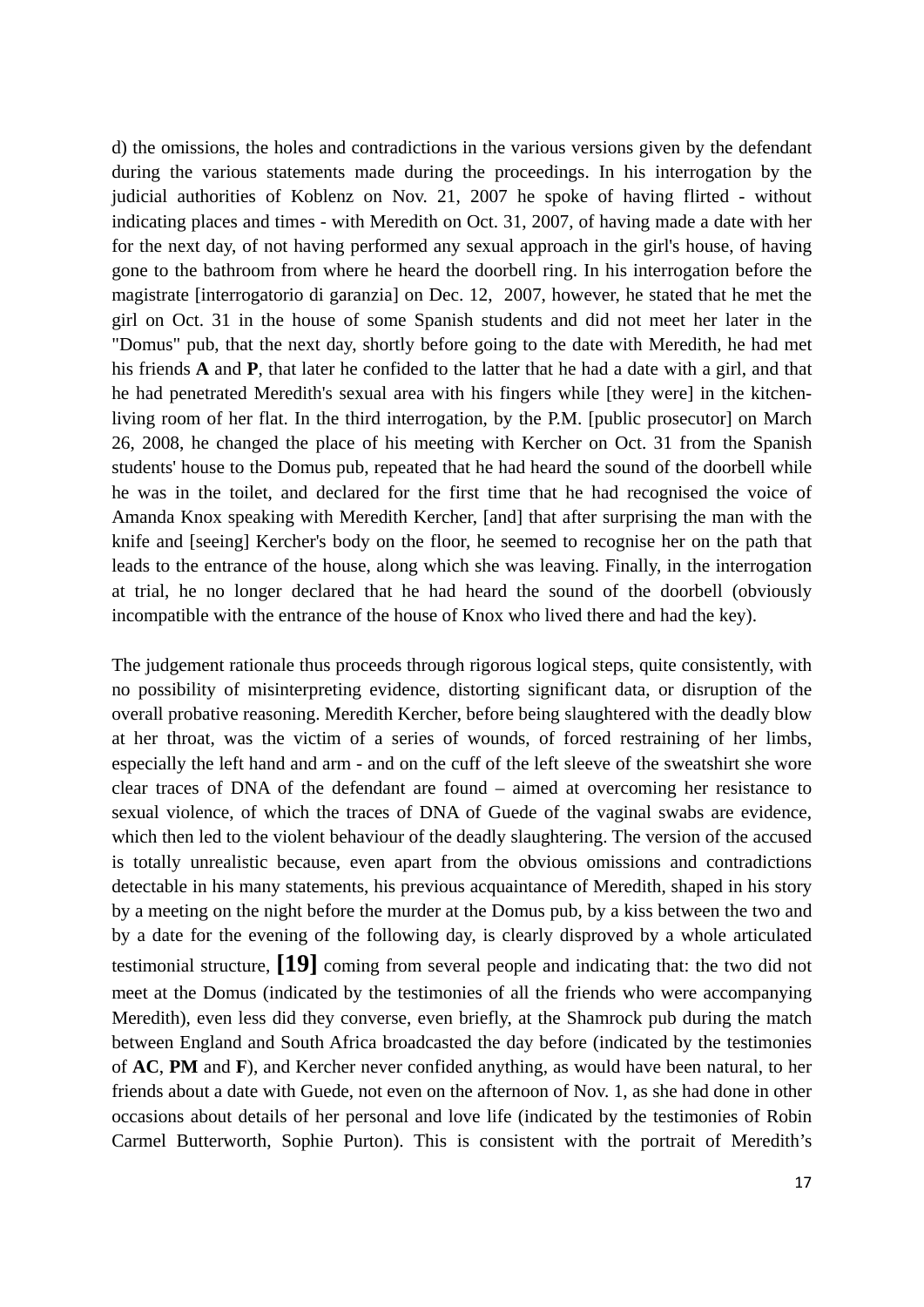character; she avoided sexual relations with other men apart from Giacomo Silenzi with whom she had begun a relationship that she absolutely did not mean to betray, as stated by her friends, especially not for unimportant adventures.

According to the consistent reasoning of the lower courts, it must be concluded that Guede's story is invented, from the kiss with Meredith at the Domus to the date the following evening to the petting with the girl at her home on the evening of the next day.

**-9 –** For the rest, the Appeal Court in Perugia pointed out forcefully and with firm conviction the contradictions and improbability of the version of the events gradually given by the appellant. This alternative proposed hypothesis, aside from the improbable date with Kercher, collides with the actual situation, contrasting on the level of logic with the representation described by the defendant once he exited the bathroom following Meredith's scream: the wounds and blows found on the girl's body, before the fatal stab was inflicted, would have occupied the attacker for some time while he confronted the victim's resistance, whereas this action and that resistance were absolutely not noticed, as they should have been, by Guede in the bathroom of the flat, just a few metres from the room of Kercher, whose body was found completely naked, except for the double T-shirt rolled up to her neck.

And it should also be noted, as the judges of the lower courts have correctly held, that following the murder an activity occurred intended to simulate an attempted theft, which the judges of lower courts and the defence of the same appellant agree was an operation done by others and not by the defendant; there is no feasible reason as to why the simulation should include the undressing of the already dead body of the victim and the cruelty on her body of the bruises and wounds that were clearly inflicted in a prolonged injurious action before the fatal stabbing and which – it must be reasserted – are not

# [MISSING PAGE, DOCUMENT GOES FROM 19 TO 21]<sup>4</sup>

**[21]** connected to the other circumstances and the inferences employed by the judges. And this cannot be contested with any possibility of success by the defence, who, on the same ground, may just detect its equivocal value since it would unbind the datum itself from the whole array of evidence evaluated by the lower court. And further, there is no value in pointing out, as verifying the accused's version of events, the injuries to his hands as seen in photos taken at the time of his arrest in Germany: the Perugia judges have stressed the fact that the day after Meredith's murder, those wounds were not confirmed by friends (**AC**, **PM**

 $4$  Translator's note: the original Italian document appears to be missing page 20. Consequently, our pagination goes from page 19 to 21 to reflect the original. We have tried to track down the missing page, to no avail. We were told by one reliable source that the original document is simply incorrectly paginated, but our examination of the text reveals this to be more than just unlikely. If the missing page is located, we will update the translation accordingly.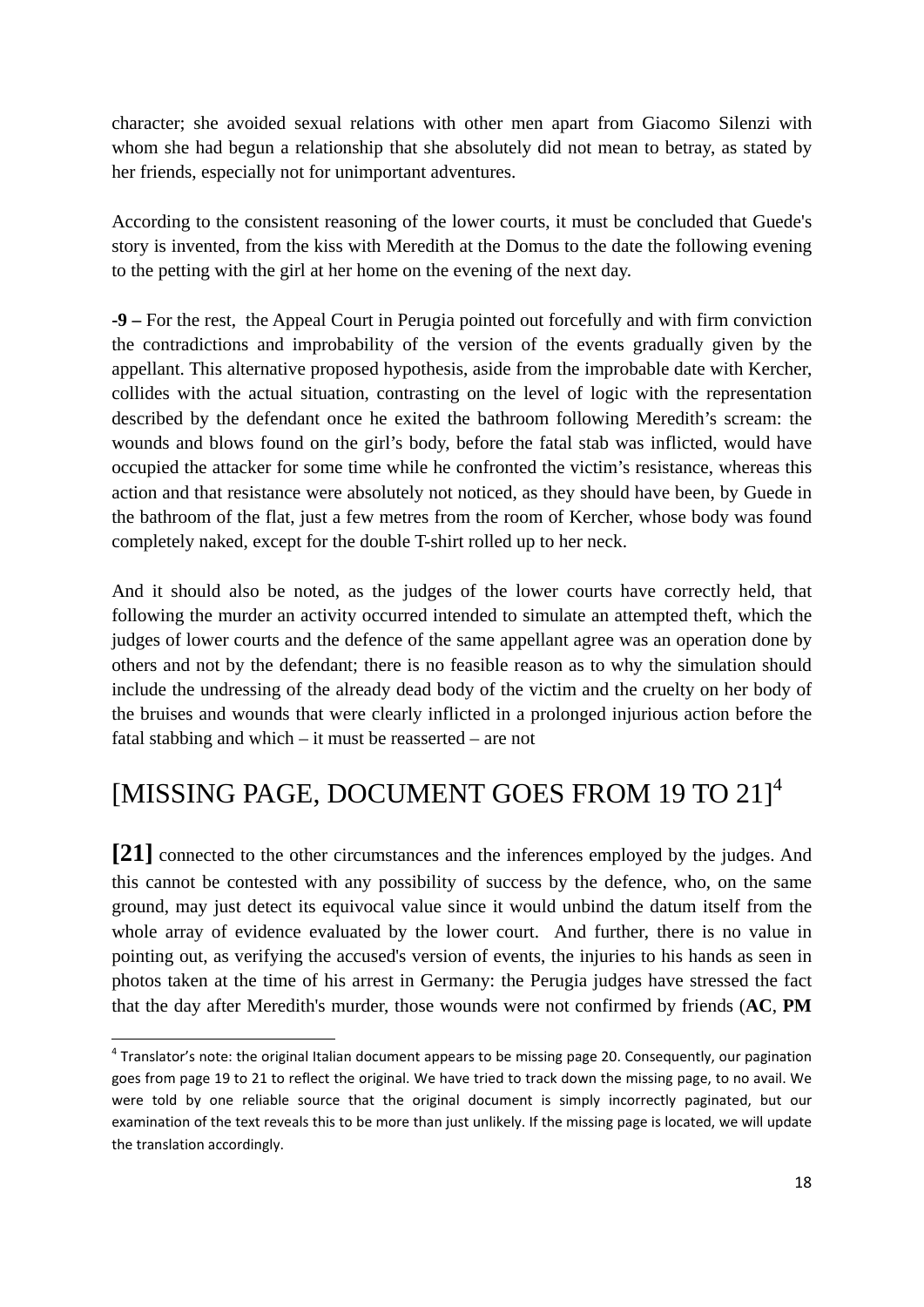and **SC**) whom Guede made sure to see on Nov. 2, 2007, before fleeing to Germany the next day.

The reproposal, therefore, in the motive for appeal, of mitigating circumstances for the appellant as per Article. 116 of the Penal Code develops a reasoning already correctly refuted by the the judges of the first appeal without indicating any new elements. Factual findings, among which traces of Raffaele Sollecito DNA in the victim's bra, the piece of bra cleanly cut seemingly with a knife, traces of Amanda Knox DNA on the handle of a knife found in the home of the former, expert results that because of the morphology of the injuries, attribute them to two different cutting weapons used by different individuals, and footprints not attributable to Guede on the floor of the room where Meredith's body lay, convinced the appeal judges that several people acted together. Guede's contribution is situated in a context of escalating violence over some length of time, and certainly cannot be regarded as exceptional, improvised, or merely occasional so that he could not have foreseen, as a result of a violence so definitely concentrated on a sexual act following a number of bruises and injuries caused by the use of a knife, the possible fatal ending. From these conclusions the reasoning of the lower court is fully safeguarded from assertive criticisms of its legitimacy, because such claims concern the merit, and are thus invalid.

From everything above, the obvious unreasonability of the defence claim intended to invalidate the judicial recognition of the aggravating circumstance of futile motives follows: as if the violent suppression of another person's self-determination and the tortured body of a young living being, Meredith Kercher, do not enjoin us to qualify as merely casual and specious the motive of having sex, to catalyse, faced with the woman's resistance, the brutal and subduing force of a group, a collective behaviour which reveals in its sorry protagonists the orgiastic desire to give free rein to the most **[22]** perverse criminal impulses, such as to arouse a deep sense of dismay, repugnance and disgust in any person of normal morality.

The refutation on the level of legitimacy of the first of the grounds for the  $2<sup>nd</sup>$  appeal cannot do otherwise than conclude by rejecting, as manifestly unfounded, the observation of the defence that the rules protecting the rights of the defence were violated in that in declaring the guilt of the accused, his declarations were used against him, whereas in fact the declarations of an accused shall never take the meaning of probative elements against him in the judgement process. But it is easy to respond that the right of the accused to silence and the possibility, denied to witnesses, of actually giving false statements, is one thing, but it is another to deduce from his behaviour and from his declarations, together with other evidence, an unfavourable meaning from his defensive position. Indeed, the judge is not forbidden to evaluate the conduct of the accused, putting it together with other symptomatic circumstances, with the consequence that in arriving at a conviction subject to the canons of logic and correct inference, of the data of facts acquired during the trial, he can indeed consider, together – we repeat – with other circumstances, the significance and meaning both of the silence and of the mendacious declarations, on circumstances about which the accused